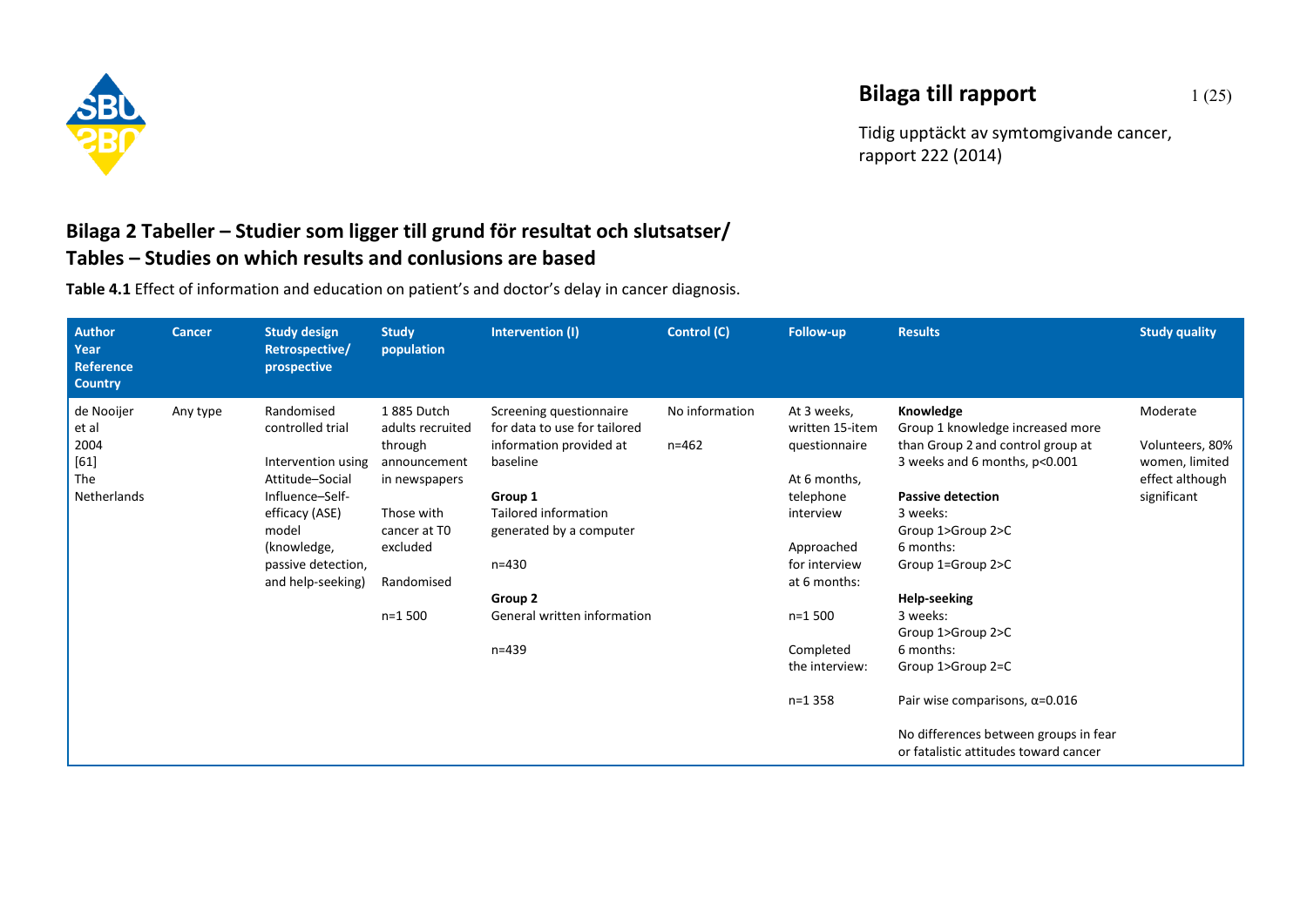| <b>Author</b><br>Year<br>Reference<br><b>Country</b> | <b>Cancer</b>                                          | <b>Study design</b><br>Retrospective/<br>prospective                                                                                                                                                                                   | <b>Study</b><br>population                                                                  | Intervention (I)                                                                                                                                                                                                                                                         | Control (C)                                                                                              | Follow-up                                                                                                                                                                                                                                              | <b>Results</b>                                                                                                                                                                                                                                                                                                            | <b>Study quality</b>                                                                                                                |
|------------------------------------------------------|--------------------------------------------------------|----------------------------------------------------------------------------------------------------------------------------------------------------------------------------------------------------------------------------------------|---------------------------------------------------------------------------------------------|--------------------------------------------------------------------------------------------------------------------------------------------------------------------------------------------------------------------------------------------------------------------------|----------------------------------------------------------------------------------------------------------|--------------------------------------------------------------------------------------------------------------------------------------------------------------------------------------------------------------------------------------------------------|---------------------------------------------------------------------------------------------------------------------------------------------------------------------------------------------------------------------------------------------------------------------------------------------------------------------------|-------------------------------------------------------------------------------------------------------------------------------------|
| Biger et al<br>1994<br>$[129]$<br>Israel             | All types,<br>emphasis on<br>breast, lung,<br>and skin | Observational<br>Prospective<br>Controlled                                                                                                                                                                                             | Random sample<br>of women<br>registered at<br>7 outpatient<br>clinics in Haifa,<br>$n=1500$ | 1: Family physician "green<br>path" discussion groups on<br>smoking, breast self-<br>examination, knowledge<br>of cancer, and sun exposure<br>at 5 health clinics<br>2: Leaflets describing early<br>signals and preventive<br>behaviour<br>3: Newspaper ads<br>$n=1000$ | Women in 2 clinics<br>with no<br>intervention<br>$n = 500$                                               | Interviews<br>30 months after<br>start of program                                                                                                                                                                                                      | The program was ineffective both in<br>change of behaviour and in knowledge<br>of relationship between health<br>behaviour and cancer<br>Cancer knowledge $-12$ questions (I/C)<br>Baseline: 7.01/7.56<br>2 years: 7.11/7.54<br>No change in behaviour regarding<br>smoking, sun exposure, or breast self-<br>examination | Moderate<br>964 were finally<br>interviewed, n in<br>C and I not given<br>Significant<br>baseline<br>differences<br>between I and C |
| Catalano et al<br>2003<br>[65]<br><b>USA</b>         | <b>Breast</b>                                          | Retrospective<br>register study<br>SEER data from<br>Atlanta, Detroit,<br>and San Francisco,<br><b>USA</b><br>Time series<br>comparing<br>92 consecutive<br>yearly quarters<br>for new cases of<br>in situ and early<br>breast tumours | Women in<br>Atlanta, Detroit,<br>and San<br>Francisco<br>areas from<br>1975 to 1997         | The Breast Cancer<br>Awareness Month program<br>starting in 1985 (October of<br>each year)<br>Women diagnosed<br>1985-1997                                                                                                                                               | 1: Women<br>diagnosed<br>1975-1984<br>2: Men with<br>in situ and early<br>colorectal cancer<br>1975-1997 | Before and after<br>inception of<br><b>Breast Cancer</b><br>Awareness<br>Month<br>Effect on<br>incidence of<br>early stage<br>breast tumours<br>in quarters with<br><b>Breast Cancer</b><br>Awareness<br>Month (October)<br>versus quarters<br>without | More in situ and local breast tumours<br>than expected were found in quarters<br>that included Breast Cancer Awareness<br>Month<br><b>Statistical difference</b><br>Atlanta: p<0.05<br>Detroit: p<0.01<br>San Francisco: p<0.01                                                                                           | Moderate<br>Complicated<br>analysis and<br>statistics                                                                               |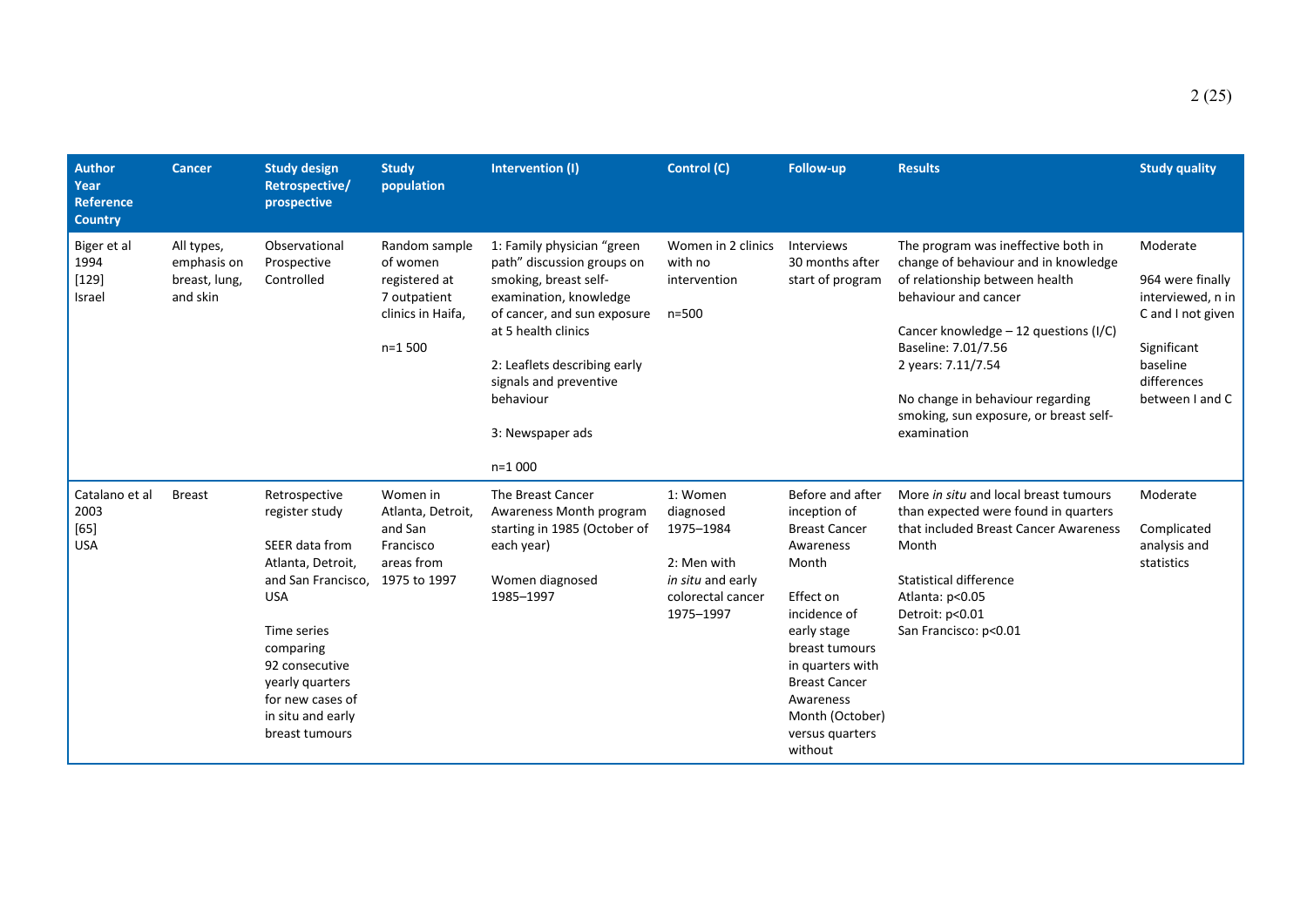| <b>Author</b><br>Year<br><b>Reference</b><br><b>Country</b> | Cancer        | <b>Study design</b><br>Retrospective/<br>prospective | <b>Study</b><br>population                                                                                                                                                                                                                        | Intervention (I)                                                                                                                                   | Control (C)                | <b>Follow-up</b>                                                                                                                       | <b>Results</b>                                                                                                                                                                                                                                                                                                                                                                                                                                                                                                                                                                       | <b>Study quality</b>                                             |
|-------------------------------------------------------------|---------------|------------------------------------------------------|---------------------------------------------------------------------------------------------------------------------------------------------------------------------------------------------------------------------------------------------------|----------------------------------------------------------------------------------------------------------------------------------------------------|----------------------------|----------------------------------------------------------------------------------------------------------------------------------------|--------------------------------------------------------------------------------------------------------------------------------------------------------------------------------------------------------------------------------------------------------------------------------------------------------------------------------------------------------------------------------------------------------------------------------------------------------------------------------------------------------------------------------------------------------------------------------------|------------------------------------------------------------------|
| Forbes et al<br>2011<br>$[63]$<br>United<br>Kingdom         | <b>Breast</b> | Randomised<br>controlled trial                       | Women aged<br>67-70 years in<br>London and<br>Surrey, attending<br>their final<br>routine appoint-<br>ment in a breast<br>screening<br>program<br>Approached:<br>$n=1945$<br>Assessed for<br>eligibility:<br>$n=1209$<br>Randomised:<br>$n = 867$ | 1: An information booklet<br>$n = 294$<br>2: A 10-min interaction<br>between a radiographer and<br>the woman + information<br>booklet<br>$n = 286$ | C: Usual care<br>$n = 287$ | Breast cancer<br>detection<br>knowledge at<br>2 years post-<br>intervention<br>by a validated<br>questionnaire<br>(76–80%<br>response) | Intervention compared to control<br>(ie, usual care):<br>OR (95% CI)<br><b>Breast cancer awareness</b><br>1: 1.8 (0.6; 5.3), $p=0.32$<br>$2: 8.1$ (2.7; 25.0), p<0.001<br>Knowledge of symptoms<br>1: 1.1 (0.7; 1.6), $p=0.66$<br>$2: 1.4 (0.9; 2.1), p=0.11$<br>Knowledge of increased risk with age<br>1: 1.8 $(0.9; 3.5)$ , p=0.08<br>$2: 4.8$ (2.9; 9.0), p < 0.001<br><b>Breast checking</b><br>$1: 1.1(0.8; 1.6)$ , p=0.54<br>$2: 1.3 (0.9; 1.9)$ , p=0.14<br><b>Breast cancer awareness</b><br>adjusted for baseline characteristics<br>1: 2.8(0.9; 9.1)<br>2: 12.2 (3.8; 38) | Moderate<br>Large proportion<br>excluded before<br>randomisation |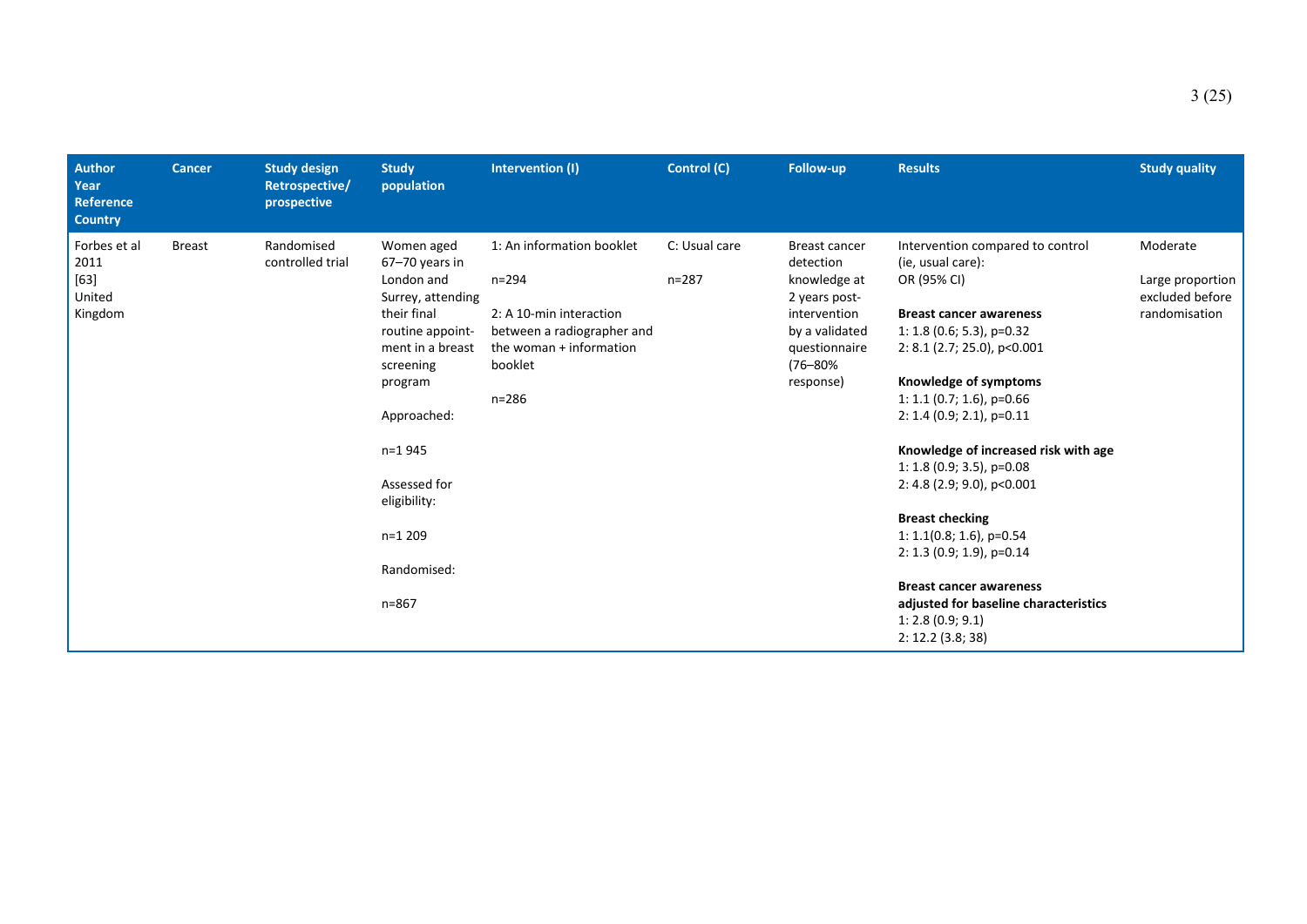| <b>Author</b><br>Year<br><b>Reference</b><br><b>Country</b> | <b>Cancer</b>                        | <b>Study design</b><br>Retrospective/<br>prospective | <b>Study</b><br>population                                                    | Intervention (I)                                                                                                                                                                                                                                                                                         | Control (C)                                                                       | Follow-up                                                                                                      | <b>Results</b>                                                                                                                                                                                                                                                                                                                                                                                                                                                                                                                                                                                                                                                                                                                                                                                    | <b>Study quality</b> |
|-------------------------------------------------------------|--------------------------------------|------------------------------------------------------|-------------------------------------------------------------------------------|----------------------------------------------------------------------------------------------------------------------------------------------------------------------------------------------------------------------------------------------------------------------------------------------------------|-----------------------------------------------------------------------------------|----------------------------------------------------------------------------------------------------------------|---------------------------------------------------------------------------------------------------------------------------------------------------------------------------------------------------------------------------------------------------------------------------------------------------------------------------------------------------------------------------------------------------------------------------------------------------------------------------------------------------------------------------------------------------------------------------------------------------------------------------------------------------------------------------------------------------------------------------------------------------------------------------------------------------|----------------------|
| McCulloch<br>et al<br>2003<br>$[67]$<br>United<br>Kingdom   | Upper gastro-<br>intestinal<br>tract | Observational<br>Prospective<br>Controlled           | Persons aged<br>>40 years at<br>12 GP practices<br>in Liverpool,<br>1993-1996 | 3 consecutive yearly letters<br>from surgical department<br>with advice to consult a GP<br>for 4 symptoms<br>1: Indigestion/heartburn<br>>2 weeks<br>2: Loss of appetite or weight<br>3: Vomiting for unknown<br>reasons<br>4: New symptoms in patients<br>with gastrectomy >10 years<br>ago<br>n=37 500 | No intervention<br>Age, sex, and<br>socio-economically<br>matched<br>$n = 60,500$ | Surgical<br>resection rates<br>of cancer and<br>rates of curable<br>cancer at 1, 2,<br>and 3 year<br>follow-up | 184 total cases with cancer<br>I: n=59; C: n=125<br>5-year survival<br>$1: 8.5\%$ ; C: 8%<br>$p=0.50$<br><b>Total period</b><br><b>Surgical resection</b><br>I: 20/59 (34%); C: 42/125 (34%), p=0.97<br>Curable disease<br>I: 14/29 (24%); C: 23/125 (18%)<br>OR 1.51 (95% CI, 0.71; 3.23), p=0.28<br>1 year<br><b>Surgical resection</b><br>I: 11/20 (55%); C: 10/38 (26%)<br>OR 3.4 (95% CI, 1.09; 10.7), p=0.003<br>Curable disease<br>$1: 8/20$ (40%); C: 4/38 (11%)<br>OR 5.7 (95% CI, 1.44; 22.3), p=0.02<br>2 years<br><b>Surgical resection</b><br>I: 5/18 (28%); C: 15/41 (37%), p=ns<br>Curable disease<br>I: 4/18 (22%); C: 8/41 (19.5%), p=ns<br>3 years<br><b>Surgical resection</b><br>I: 4/21 (19%); C: 17/46 (37%), p=ns<br>Curable disease<br>I: 2/21 (9%); C: 11/46 (24%), p=ns | Moderate             |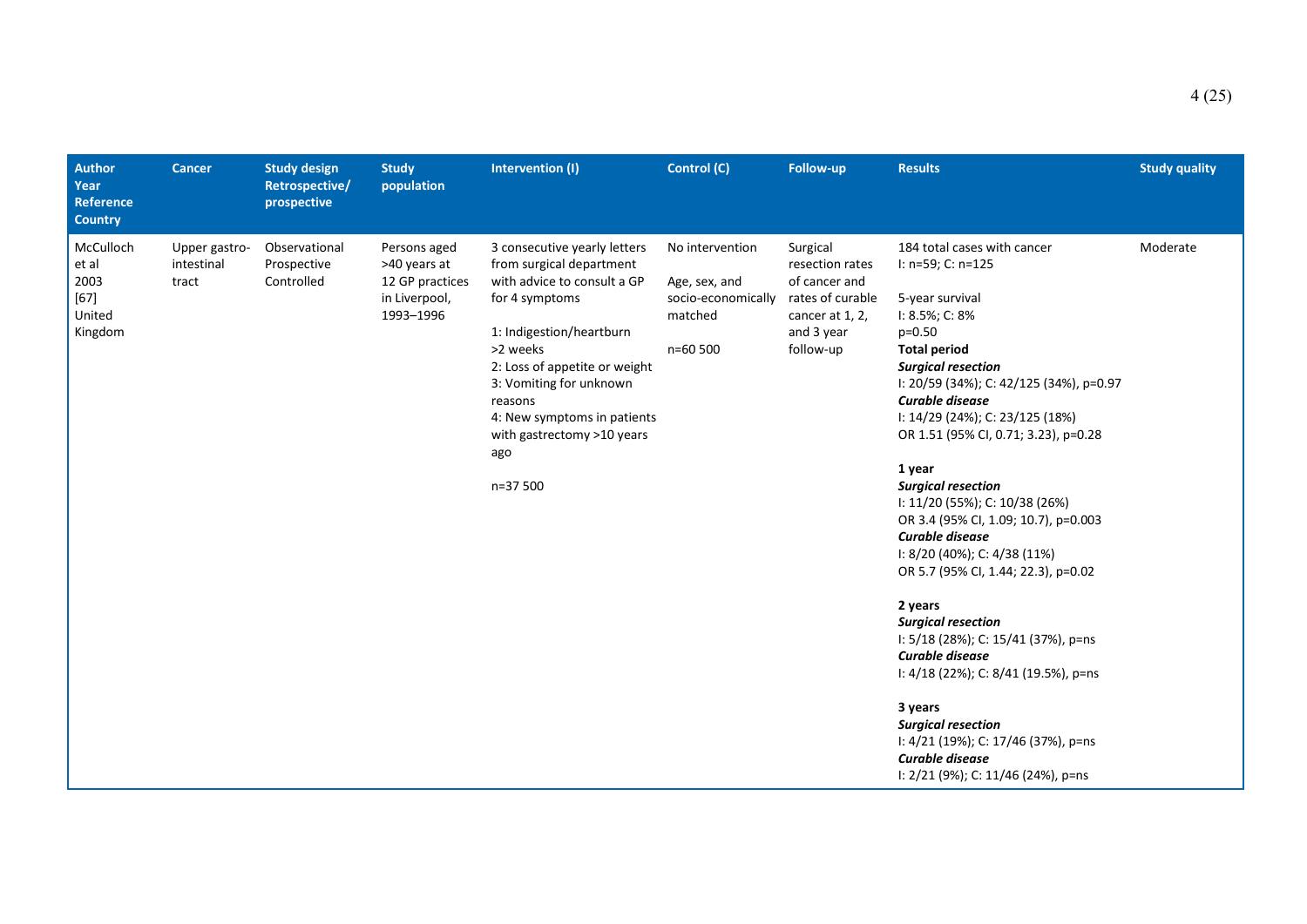| <b>Author</b><br>Year<br><b>Reference</b><br><b>Country</b> | <b>Cancer</b>           | <b>Study design</b><br>Retrospective/<br>prospective | <b>Study</b><br>population                                                                                                            | Intervention (I)                                                                                                                                                                                                                                                | Control (C)                                                     | Follow-up                                                                                                                                                                                                                                   | <b>Results</b>                                                                                                                                                                                                                                                                                                                                                                                                                                                                                                                                                                                                                                                                                 | <b>Study quality</b> |
|-------------------------------------------------------------|-------------------------|------------------------------------------------------|---------------------------------------------------------------------------------------------------------------------------------------|-----------------------------------------------------------------------------------------------------------------------------------------------------------------------------------------------------------------------------------------------------------------|-----------------------------------------------------------------|---------------------------------------------------------------------------------------------------------------------------------------------------------------------------------------------------------------------------------------------|------------------------------------------------------------------------------------------------------------------------------------------------------------------------------------------------------------------------------------------------------------------------------------------------------------------------------------------------------------------------------------------------------------------------------------------------------------------------------------------------------------------------------------------------------------------------------------------------------------------------------------------------------------------------------------------------|----------------------|
| Athey et al<br>2012<br>$[62]$<br>United<br>Kingdom          | Lung                    | Observational<br>Prospective<br>Before/after         | General<br>population in<br>6 localities with<br>high lung cancer<br>incidence in<br>Sheffield<br>11 GP surgeries<br>Local pharmacies | Public campaign in 2008 in<br>local free paper, press and<br>radio, leaflets, beer mats,<br>bus stops, pharmacy bags,<br>outdoor billboards<br>GPs: Brief training, up-date<br>on guidelines<br>Encouragement to<br>pharmacists to promote<br>campaign material | Control area<br>Population in<br>5 localities<br>9 GP surgeries | Telephone<br>survey:<br>Random sample<br>of population<br>from inter-<br>vention and<br>control areas<br>before (n=801),<br>and after<br>$(n=800)$<br>intervention<br>(response rate)<br>76%)<br>During and<br>1 year after<br>intervention | <b>Telephone survey</b><br>Visit GP when unwell:<br>OR 1.41 (95% CI, 0.88; 2.28)<br>Visit GP for x-ray for cough<br>OR 1.97 (95% CI, 1.18; 3.31)<br>Visit GP for cough >3 weeks<br>OR 1.47 (95% CI, 0.80; 2.70)<br>X-ray examinations<br><b>During I</b><br>I: 27% increase<br>C: 19% increase<br>After 1 year<br>I: 20% increase<br>C: 2% decrease<br>IRR 1.22 (95% CI, 1.12; 1.33), p=0.001<br>Number of lung cancers after 1 year<br>I: 27% increase<br>C: 10% decrease<br>IRR 1.42 (95% CI, 0.83; 2.44), p=0.199<br><b>Stage distribution</b><br>No difference in stage distribution at 3,<br>6 or 12 months<br>(estimated OR for stage III + IV in figure<br>3: 1.61 (95% CI, 0.65; 4.0)) | Moderate             |
| Del Mar et al<br>1997<br>$[66]$<br>Australia                | Melanoma<br>of the skin | Observational<br>Prospective<br>Before/after         | Population of<br>particular young<br>adults in<br>Quensland                                                                           | Public educational media<br>campaign aimed particularly<br>at young adults to avoid<br>sunlight, delivered by several campaign<br>media, mainly television<br>advertisements. Repeated<br>twice in two and a half years                                         | Before, between,<br>and after the two<br>periods of             | <b>NA</b>                                                                                                                                                                                                                                   | More lesions were excised during<br>campaign periods<br>RR 1.24 (95% CI, 1.11; 1.37)<br>There was no difference in the thickness<br>of melanomas excised during campaign<br>and non-campaign periods (Mann-<br>Whitney p=0.659)                                                                                                                                                                                                                                                                                                                                                                                                                                                                | Moderate             |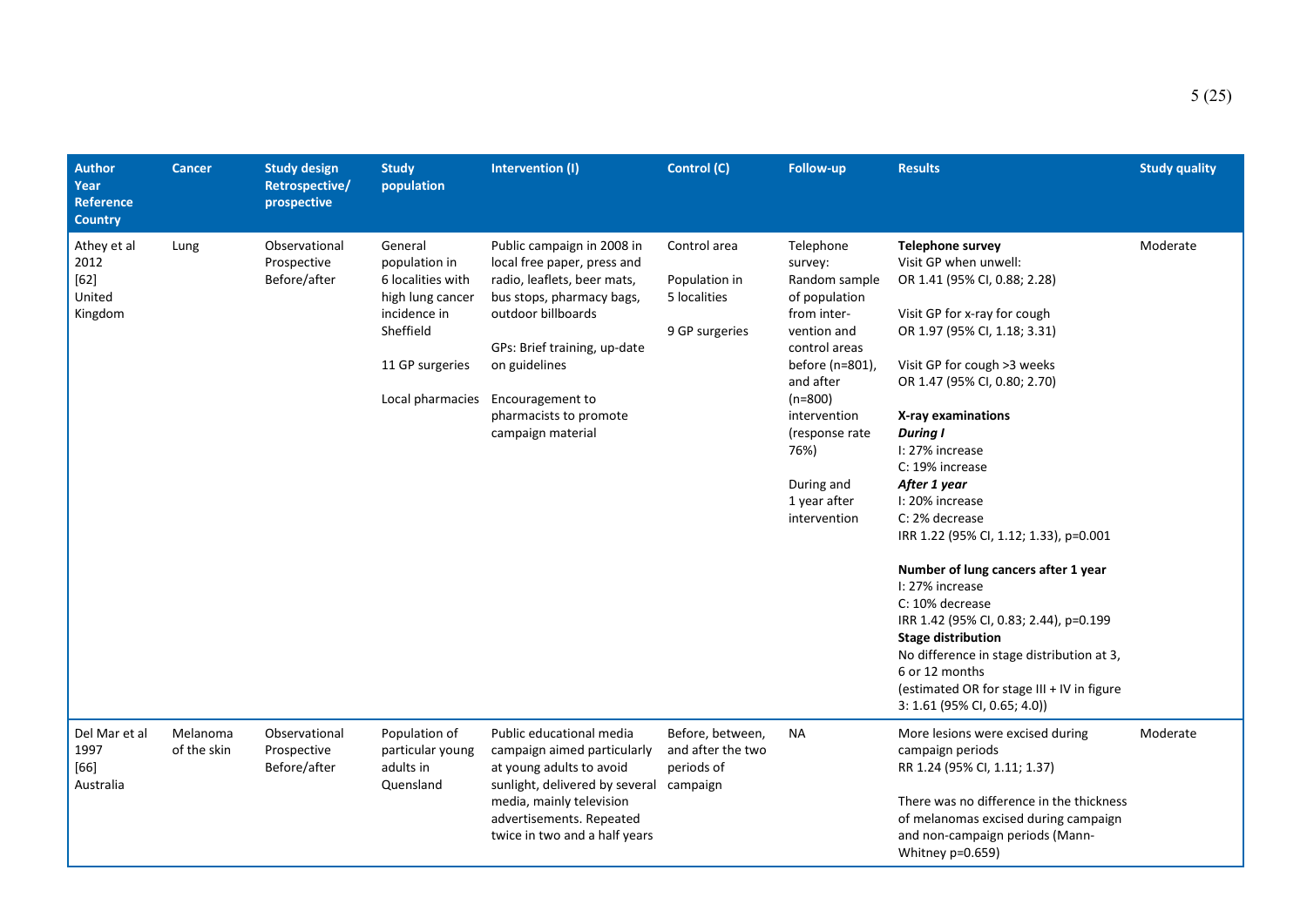| <b>Author</b><br>Year<br><b>Reference</b><br><b>Country</b>   | <b>Cancer</b>           | <b>Study design</b><br>Retrospective/<br>prospective       | <b>Study</b><br>population                     | Intervention (I)                                                                                                                                                                                                                                                                                                                                                       | Control (C)                                                                                                              | Follow-up                                                               | <b>Results</b>                                                                                                                                                                                                                                                                                                                                                                                                                                                                                                                                       | <b>Study quality</b> |
|---------------------------------------------------------------|-------------------------|------------------------------------------------------------|------------------------------------------------|------------------------------------------------------------------------------------------------------------------------------------------------------------------------------------------------------------------------------------------------------------------------------------------------------------------------------------------------------------------------|--------------------------------------------------------------------------------------------------------------------------|-------------------------------------------------------------------------|------------------------------------------------------------------------------------------------------------------------------------------------------------------------------------------------------------------------------------------------------------------------------------------------------------------------------------------------------------------------------------------------------------------------------------------------------------------------------------------------------------------------------------------------------|----------------------|
| Graham-<br>Brown et al<br>1990<br>$[69]$<br>United<br>Kingdom | Melanoma<br>of the skin | Observational<br>Prospective<br>Before/after               | Population in<br>Leicestershire                | Pigmented lesion clinic (PLC)<br>was established in<br>November 1986. Leaflets<br>and posters were distributed<br>to the public in waiting<br>rooms, pharmacies, and<br>public libraries in June 1987<br>GPs were advised and to<br>refer all suspected lesions<br>to the PLC with open access<br>once a week                                                          | 1: Before PLC<br>started<br>2: After start of PLC<br>before the<br>publicity campaign<br>(November 1986<br>to June 1987) | Work load of PLC<br>Number of new<br>melanomas<br>Stage of<br>melanomas | Number of new melanomas<br>In PLC per session:<br>0.44 to 1.24<br>(In total, 28 to 46 melanomas)<br>In Leicestershire per week:<br>1.02 to 1.88, p<0.001<br><b>Stage of melanomas</b><br>A non-significant rise in lesions with<br>better prognosis<br>(log-linear model in GLIM-package)<br>No significant change in either<br>parameter after PLC establishment only                                                                                                                                                                               | Moderate             |
| Doherty et al<br>1988<br>[68]<br>United<br>Kingdom            | Melanoma<br>of the skin | Observational<br>Prospective<br>Controlled<br>Before/after | Population of<br>west of Scotland<br>1979-1986 | A 6-month professional<br>update period for GPs and<br>other members of the<br>primary health care teams<br>in June 1985 including<br>education & information<br>campaign to GPs (booklet,<br>meetings, and general<br>information)<br>Public information with<br>posters and leaflets<br>combined with press<br>information at the time of<br>Melanoma Week (in June) | Patients with<br>melanoma before<br>the campaign<br>Years before<br>$intervention -$<br>1979-1984                        | T0: 1979-1984<br>$n = 811$<br>$T1+T2$ :<br>1985-1986<br>$n = 425$       | During 1985, the campaign year the<br>total number of melanomas diagnosed<br>rose with 23% compared with 1984<br>101/195 (52%) of these were less than<br>1.5 mm thick compared with 69/158<br>(44%) in 1984<br>In 1986, a further rise of 18% in the total<br>number of melanomas diagnosed. The<br>distribution between the three thick-<br>ness categories similar to that in 1985<br>Percentage of thin melanomas<br>increased from 39 to 52% and thick<br>melanomas decreased from 33% to 24%<br>between T0 and T1+T2 $(x^2=14.01,$<br>p<0.005) | Moderate             |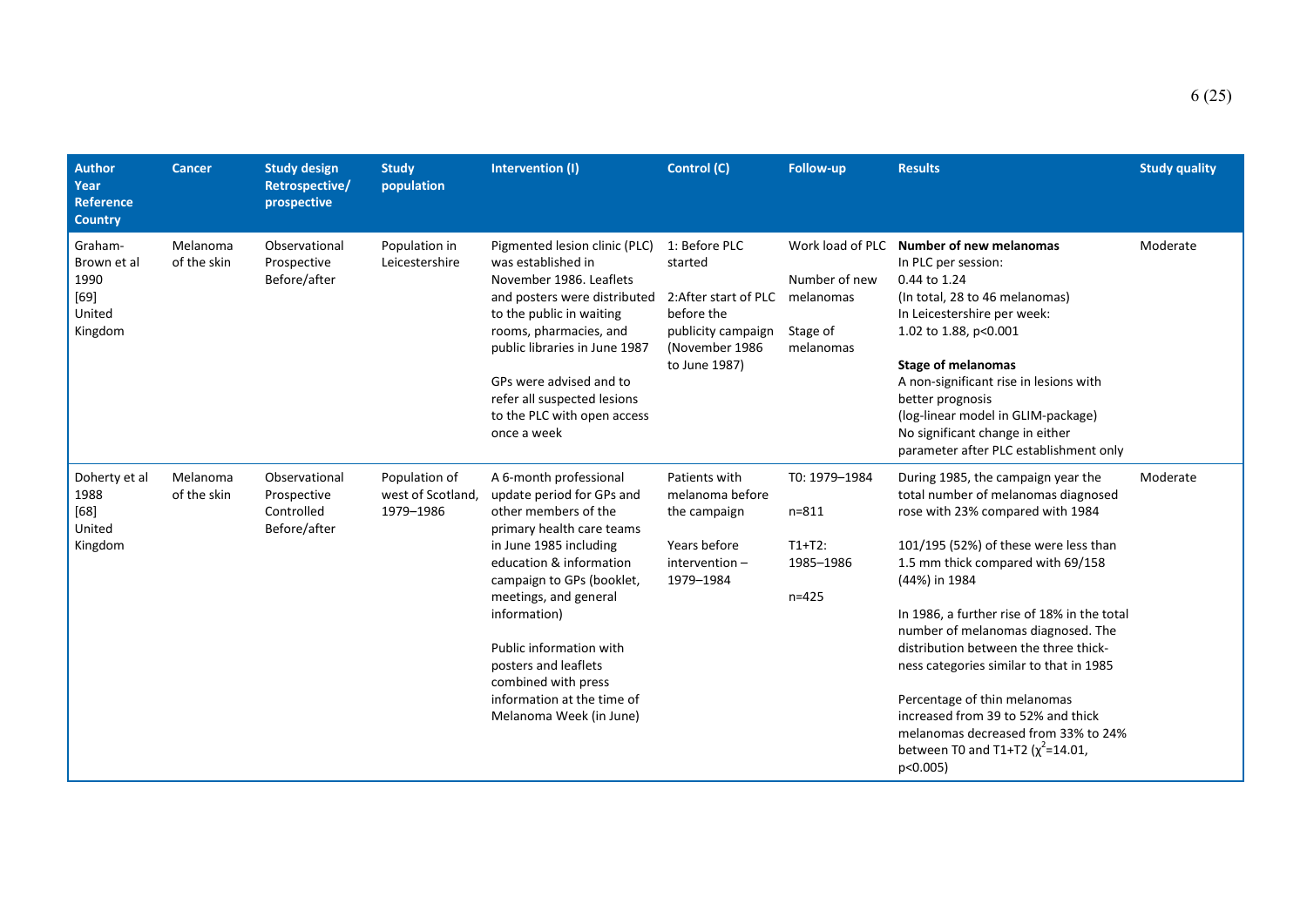| <b>Author</b><br>Year<br><b>Reference</b><br><b>Country</b> | <b>Cancer</b>           | <b>Study design</b><br>Retrospective/<br>prospective       | <b>Study</b><br>population                                                              | Intervention (I)                                                                                                                                              | Control (C)                                                       | <b>Follow-up</b> | <b>Results</b>                                                                                              | <b>Study quality</b> |
|-------------------------------------------------------------|-------------------------|------------------------------------------------------------|-----------------------------------------------------------------------------------------|---------------------------------------------------------------------------------------------------------------------------------------------------------------|-------------------------------------------------------------------|------------------|-------------------------------------------------------------------------------------------------------------|----------------------|
| Melia et al<br>2001<br>[70]<br>United<br>Kingdom            | Melanoma<br>of the skin | Observational<br>Prospective<br>Controlled<br>Before/after | Population<br>$15 - 74$ years<br>of age in<br>11 health<br>districts in<br>England, and | Public campaign with<br>education on melanoma<br>detection; early signs of<br>melanoma on a 7-point<br>check-list in summer 1987<br>throughout 1989, 6 health | Population 15-<br>74 years in<br>5 regional health<br>authorities |                  | Age-adjusted mortality rate<br>Females:<br>RR 0.9 (95% CI, 0.7; 1.3)<br>Males:<br>RR 1.2 (95% CI, 0.9; 1.7) | High                 |
|                                                             |                         |                                                            | 1 health board<br>in Scotland,<br>1987-1989                                             | districts in England, UK and<br>one health board in Scotland                                                                                                  |                                                                   |                  | No significant difference in mortality<br>trends between areas, p>0.30                                      |                      |

GP = General practitioner; IRR = Incidence rate ratio; ns = Not statistically significant, OR = Odds ratio; RR = Relative risk; SEER = The Surveillance, Epidemiology, and End Results program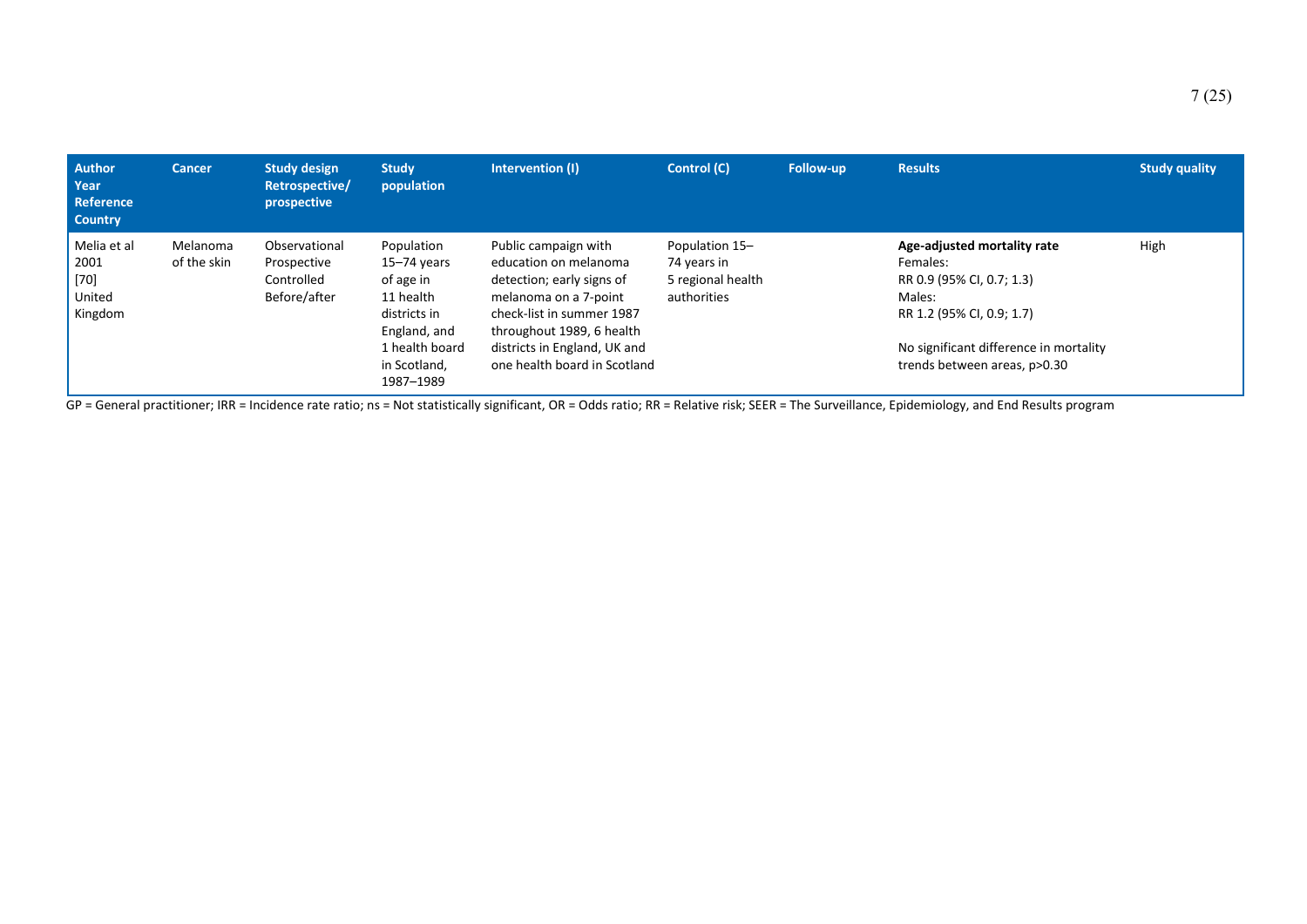| <b>Author</b><br>Year<br><b>Reference</b><br><b>Country</b> | <b>Cancer</b>       | <b>Study design</b><br>Retrospective/<br>prospective | <b>Study</b><br>population                                                                                                                             | Intervention (I)                                                                                                                                                   | Control (C)                                                                                                          | Follow-up                                                                                                       | <b>Results</b>                                                                                                                                                                                                          | <b>Study quality</b> |
|-------------------------------------------------------------|---------------------|------------------------------------------------------|--------------------------------------------------------------------------------------------------------------------------------------------------------|--------------------------------------------------------------------------------------------------------------------------------------------------------------------|----------------------------------------------------------------------------------------------------------------------|-----------------------------------------------------------------------------------------------------------------|-------------------------------------------------------------------------------------------------------------------------------------------------------------------------------------------------------------------------|----------------------|
| Mant and<br>Nanduri<br>2012<br>$[86]$<br>United<br>Kingdom  | Childhood<br>cancer | Observational,<br>Retrospective                      | Children referred 2WW<br>to Department of<br>Paediatrics,<br><b>Watford General</b><br>Hospital,<br>Watford, January<br>2007 to July<br>2010           | $n=35$                                                                                                                                                             | All children<br>referred via the<br>usual pathway<br>$n = 47$                                                        | <b>NA</b>                                                                                                       | 1/35 (2.8%) children referred via 2WW<br>had cancer<br>47 children diagnosed with cancer came<br>via other different routes. Time from<br>first symptom to diagnosis in this group<br>varied from 1 day to 6 months     | Moderate             |
| Harcourt et al<br>1999<br>[88]<br>United<br>Kingdom         | <b>Breast</b>       | Randomised<br>controlled trial                       | Women referred<br>from GP because<br>of breast lump to<br>Frenchay<br>Healthcare Trust,<br><b>Bristol</b>                                              | One-Stop Same Day<br>Examination, ultrasound,<br>fine needle biopsy, and<br>mammography (when<br>needed).<br>$n = 416$<br>Breast cancer diagnosis:<br>n=44 (10.6%) | Two-Stop Same<br>Week breast<br>diagnostic clinics<br>$n = 375$<br><b>Breast cancer</b><br>diagnosis:<br>n=34 (9.1%) | Psychological<br>distress assessed<br>with HADS score<br>+ EORTC at 6<br>days and 8<br>weeks post-<br>diagnosis | Breast cancer rate (I/C)<br>9.1/10.6%<br>Women without cancer at 6 days (I/C)<br>Proportion with high anxiety<br>11.3/19.5%, p<0.01<br>Women with cancer at 8 weeks<br>I had higher depressive levels than C,<br>p<0.05 | Moderate             |
| Cant et al<br>2000<br>$[85]$<br>United<br>Kingdom           | <b>Breast</b>       | Observational<br>Prospective<br>Before/after         | Women referred<br>from GP because 1999<br>of suspected<br>breast cancer to n=299<br><b>Combined Breast</b><br>Clinic,<br>Rotherham<br>General hospital | 2WW, 1 April to 30 June 30                                                                                                                                         | Routine, 1 April to<br>30 June 1998<br>$n = 308$                                                                     | <b>NA</b>                                                                                                       | <b>Median time from referral</b><br>to treatment (I/C)<br>All cases: 16/13 days<br>Urgent cases: 10/9 days<br>Non urgent cases: 21/14 days                                                                              | Moderate             |

**Table 4.2** Effect of organisational changes on organisation delay in cancer diagnosis.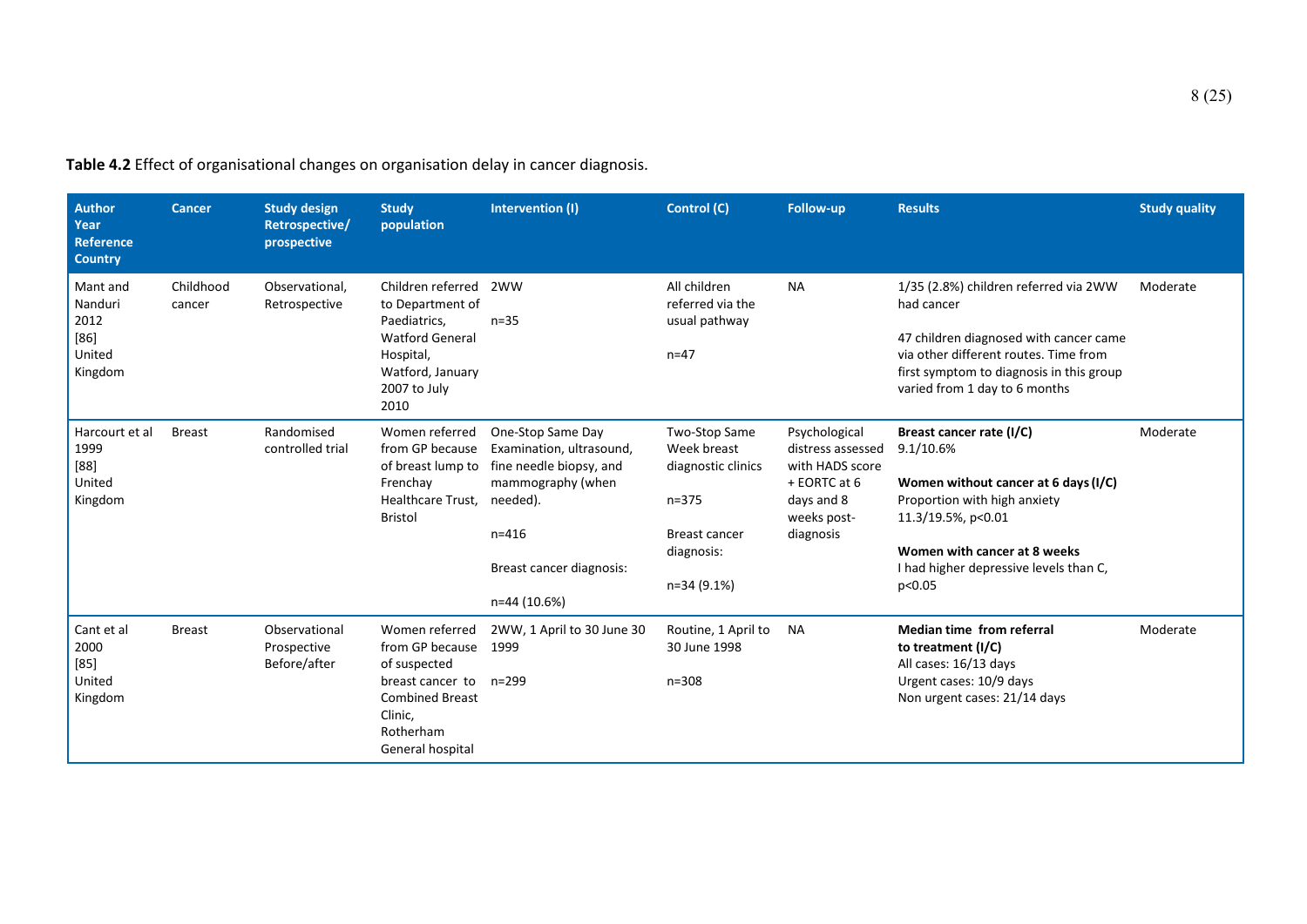| <b>Author</b><br>Year<br><b>Reference</b><br><b>Country</b> | <b>Cancer</b> | <b>Study design</b><br>Retrospective/<br>prospective                                        | <b>Study</b><br>population                                                                                                                                                           | Intervention (I)                                         | Control (C)                                         | Follow-up | <b>Results</b>                                                                                                                                                                                                                                                                                                                                                                                                                                                                                                                                                                     | <b>Study quality</b> |
|-------------------------------------------------------------|---------------|---------------------------------------------------------------------------------------------|--------------------------------------------------------------------------------------------------------------------------------------------------------------------------------------|----------------------------------------------------------|-----------------------------------------------------|-----------|------------------------------------------------------------------------------------------------------------------------------------------------------------------------------------------------------------------------------------------------------------------------------------------------------------------------------------------------------------------------------------------------------------------------------------------------------------------------------------------------------------------------------------------------------------------------------------|----------------------|
| Valentin-López<br>et al<br>2012<br>$[84]$<br>Spain          | Colorectal    | Observational<br>Rapid referral<br>prospective<br><b>Standard referral</b><br>retrospective | Persons referred<br>from GP to<br>specialist<br>department for<br>suspected<br>colorectal cancer n=52<br>in one Madrid<br>health care<br>district, August<br>2004 to October<br>2007 | Referral directly to<br>colonoscopy<br>Colorectal cancer | Standard referral<br>Colorectal cancer<br>$n = 311$ | <b>NA</b> | Mean time (I/C)<br>From referral to colonoscopy: 15/34<br>days, p<0.001<br>From diagnosis to surgery: 29/31 days,<br>$p=0.559$<br>From referral to treatment 53/72 days,<br>$p=0.008$<br>Proportion with total time from referral<br>to surgery less than 3 months:<br>92/74%, p=0.008<br>79% of the patients referred directly<br>to colonoscopy had symptoms and signs<br>that met the stated high-risk criteria for<br>rapid referral<br>Proportion with tumour stage A<br>(Astler-Coller) at diagnosis<br>Colon cancer:<br>26/11%, p=0.03<br>Rectal cancer:<br>22/13%, p=0.276 | Moderate             |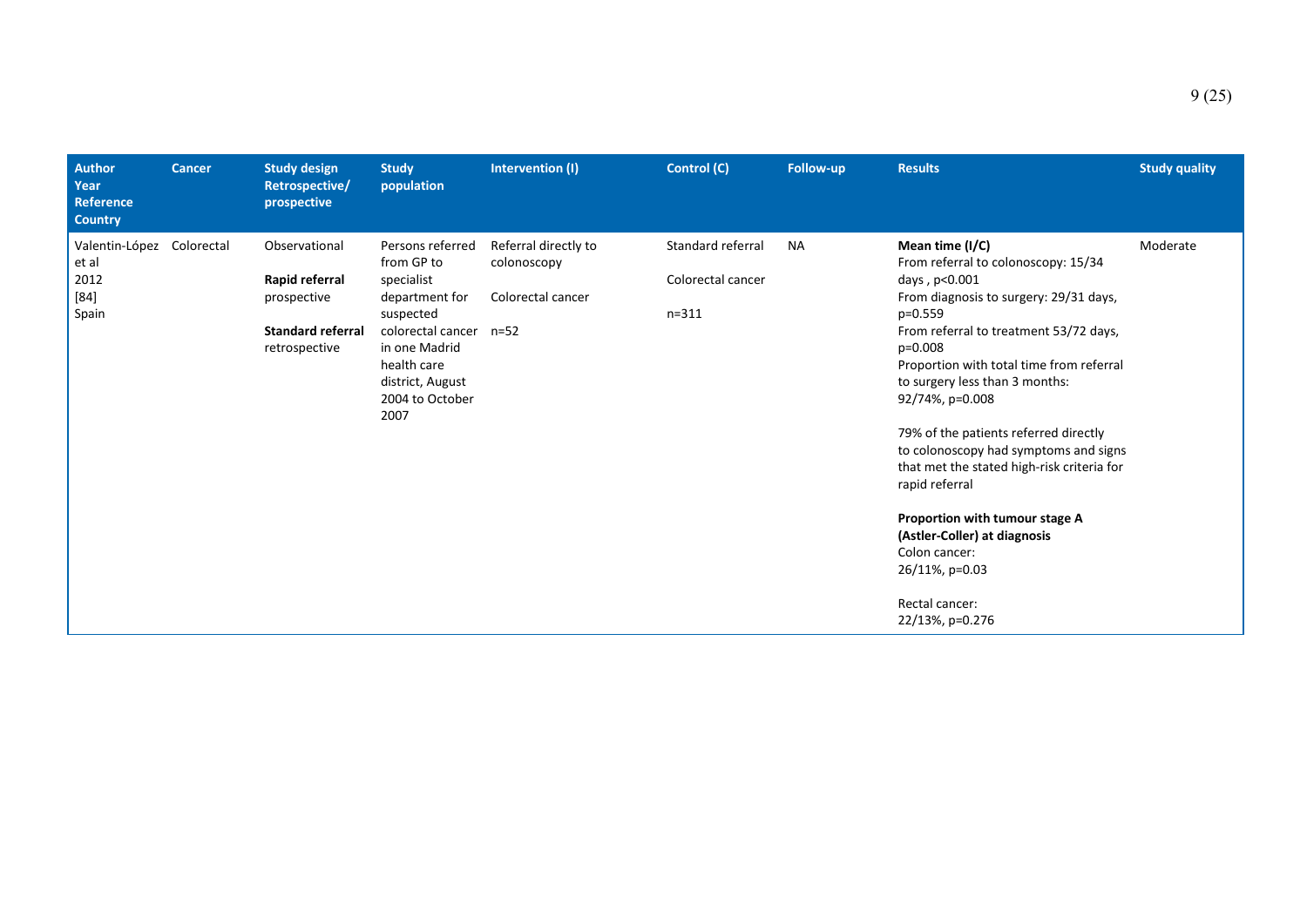| <b>Author</b><br>Year<br><b>Reference</b><br><b>Country</b> | <b>Cancer</b>    | <b>Study design</b><br>Retrospective/<br>prospective | <b>Study</b><br>population                                                                                                                                                                                    | Intervention (I)                                                                   | Control (C)                                                                           | Follow-up | <b>Results</b>                                                                                                                                                                                                                                                                                                                                                                                                                                                                             | <b>Study quality</b> |
|-------------------------------------------------------------|------------------|------------------------------------------------------|---------------------------------------------------------------------------------------------------------------------------------------------------------------------------------------------------------------|------------------------------------------------------------------------------------|---------------------------------------------------------------------------------------|-----------|--------------------------------------------------------------------------------------------------------------------------------------------------------------------------------------------------------------------------------------------------------------------------------------------------------------------------------------------------------------------------------------------------------------------------------------------------------------------------------------------|----------------------|
| Currie et al<br>2011<br>$[76]$<br>United<br>Kingdom         | Rectal           | Observational<br>Prospective                         | Consecutive<br>patients<br>diagnosed with<br>rectal cancer to<br>Department of<br>Colorectal<br>Surgery, Croydon<br>University<br>Hospital,<br>Croydon, January<br>2000 to<br>December 2005                   | 2WW<br>$n = 52$                                                                    | Patients referred<br>by conventional<br>pathway<br>$n = 73$                           | <b>NA</b> | Median time (I/C)<br>From referral to first appointment:<br>11/29 days, p=0.003<br>From first appointment to treatment:<br>46/45 days, p=0.37<br>From referral to treatment: 57/74 days,<br>$p=0.04$<br><b>Tumour stage</b><br>No difference at diagnosis:<br>$p=0.15$<br>5-year survival:<br>49/52%, p=0.3                                                                                                                                                                                | Moderate             |
| Davies et al<br>2002<br>$[77]$<br>United<br>Kingdom         | Colorectal       | Observational<br>Prospective<br>Before/after         | Persons referred<br>from GP to Yeovil to 30 April 2000<br>District Hospital,<br>Yeovil for<br>suspect<br>colorectal cancer                                                                                    | 2WW, 1 November 1999<br>$n = 158$                                                  | Patients diagnosed<br>1 November 1998<br>to 30 April 1999<br>$n = 147$                | ΝA        | Median time from referral to diagnosis<br>(I/C)<br>I Fast track: 11 days<br>I Non-fast track: 32.5 days<br>All elective cases:<br>17/38.5 days (p<0.001)                                                                                                                                                                                                                                                                                                                                   | Moderate             |
| McKie et al<br>2008<br>$[87]$<br>United<br>Kingdom          | Head and<br>neck | Observational<br>Retrospective<br>audit              | Persons referred<br>from GP to<br>Freeman<br>Hospital and<br>Newcastle<br>General Hospital,<br>Newcastle upon<br>Tyne for<br>suspected head<br>and neck cancer,<br>1 January, 2004<br>to 31 December,<br>2006 | Patients diagnosed with<br>head and neck cancer<br>referred in 2WW route<br>$n=48$ | Patients diagnosed NA<br>with head and<br>neck cancer in<br>routine care<br>$n = 143$ |           | No difference in proportion of stage I<br>head and neck cancer in those<br>diagnosed in or outside the 2WW route<br>during 2006 (26% vs 29%) or in those<br>with tumour stage $I + II$ (33% vs 43%,<br>$p=0.1$<br>Of those referred in the 2WW route,<br>118 of 1079 (10.9%) had cancer.<br>Compliance to the 2WW referral rules<br>was 84% in the 2WW route<br>In those whose referral complied with<br>the rules, 12.8% had cancer versus 6.2%<br>of those whose referral did not comply | Moderate             |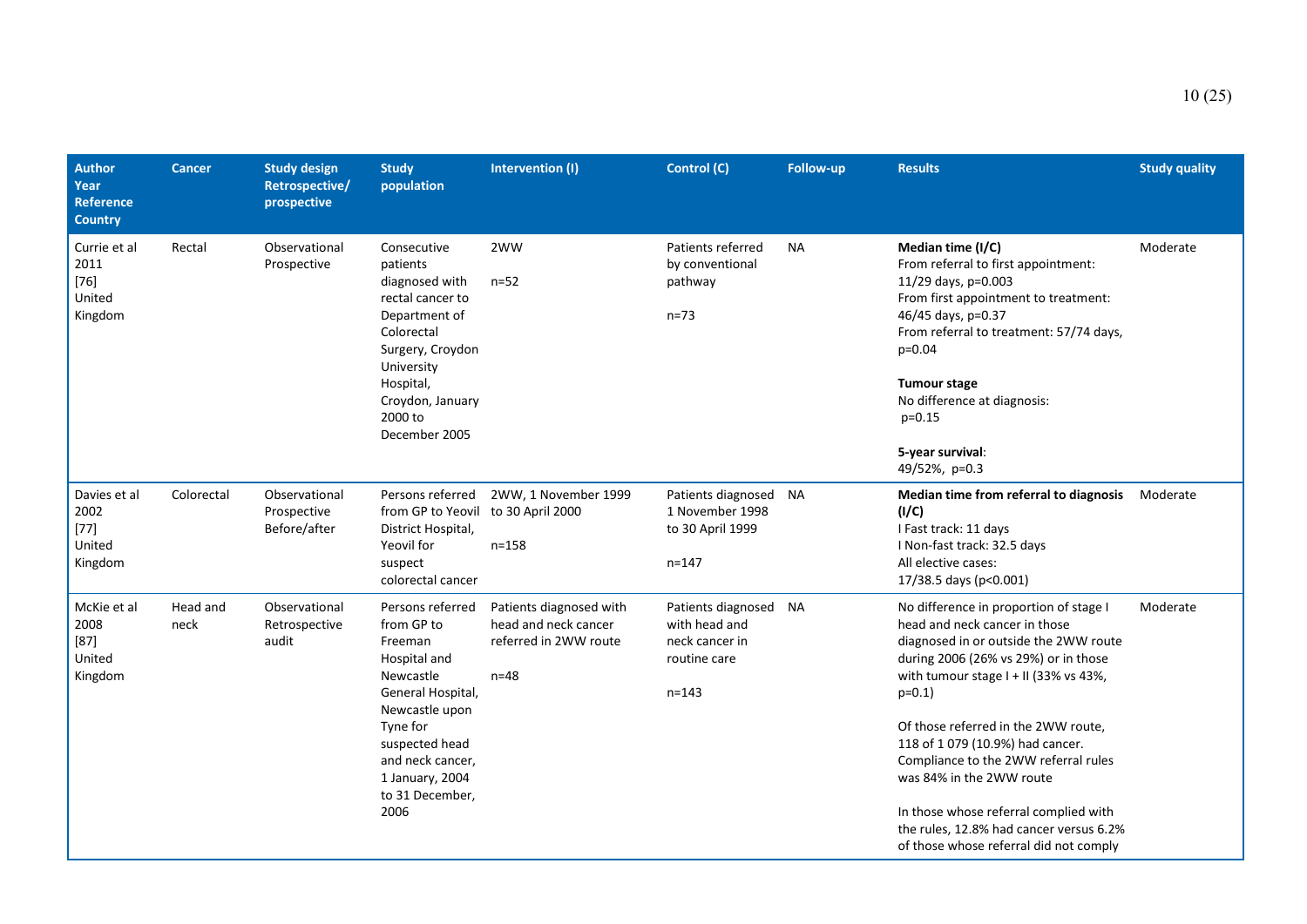| <b>Author</b><br>Year<br><b>Reference</b><br><b>Country</b> | <b>Cancer</b>    | <b>Study design</b><br>Retrospective/<br>prospective                                | <b>Study</b><br>population                                                                                                                                       | Intervention (I)                                                                                           | Control (C)                                                                                   | <b>Follow-up</b> | <b>Results</b>                                                                                                                                                                                                                                                                                                                                                                                                                                                                                                             | <b>Study quality</b> |
|-------------------------------------------------------------|------------------|-------------------------------------------------------------------------------------|------------------------------------------------------------------------------------------------------------------------------------------------------------------|------------------------------------------------------------------------------------------------------------|-----------------------------------------------------------------------------------------------|------------------|----------------------------------------------------------------------------------------------------------------------------------------------------------------------------------------------------------------------------------------------------------------------------------------------------------------------------------------------------------------------------------------------------------------------------------------------------------------------------------------------------------------------------|----------------------|
| Lyhne et al<br>2012<br>[80]<br>Denmark                      | Head and<br>neck | Observational<br>Retrospective<br>Before/after                                      | Patients<br>diagnosed with<br>head and neck<br>squamous cell<br>carcinoma and<br>identified in the<br>DAHANCA-<br>database in<br>three different<br>time periods | Fast-track organisation<br>implemented in 2007<br>Patients diagnosed January<br>to April 2010<br>$n = 253$ | Patients diagnosed<br>with head and<br>neck cancer<br>1992: n=168<br>2002: n=211              | <b>NA</b>        | Median time (2010/2002/1992, p 1992)<br>vs 2010/1992 vs 2002)<br>First contact to diagnosis: 13/17/20<br>days,<br>p<0.001/<0.001<br>Diagnosis to treatment: 25/47/31 days,<br>p<0.001/<0.001<br>Diagnosis to radiotherapy: 19/40/21<br>days,<br>p<0.001/<0.001<br>Diagnosis to surgery:<br>8/14/22 days,<br>not significant/p<0.001<br><b>Proportion fulfilling fast track</b><br>standards of 2007<br>Time to diagnosis: 64/51/47%<br>Time to radiotherapy: 22/1/7%<br>Time to surgery: 48/22/17%<br>Total time: 17/2/15% | Moderate             |
| Tandon et al<br>2005<br>$[82]$<br>United<br>Kingdom         | Head and<br>neck | Observational<br>Audit 1<br>Retrospective<br>Audit 2<br>Prospective<br>Before/after | Persons referred<br>from GP to<br>multidisciplinary<br>oncology clinic,<br>University<br>Hospital Aintree,<br>Liverpool for<br>suspected head<br>and neck cancer | 2WW, 2001<br><b>Audit 2</b><br>Consecutive patients<br>diagnosed 2003<br>$n = 75$                          | Audit 1<br>Consecutive<br>patients diagnosed<br>December 1999 to<br>December 2000<br>$n = 75$ | <b>NA</b>        | Median time (Audit 2/1)<br>GP-visit ENT: 2.1/5.1 weeks<br>ENT-imaging: 3.2/5.6 weeks<br>ENT-MRI: 3.3/4.1 weeks<br>ENT-endoscopy: 2.3/3.1 weeks<br>ENT-histology: 2.3/3.5 weeks<br>ENT-radiotherapy: 10.2/10.3 weeks<br>ENT-surgery: 7.7/5.5 weeks                                                                                                                                                                                                                                                                          | Moderate             |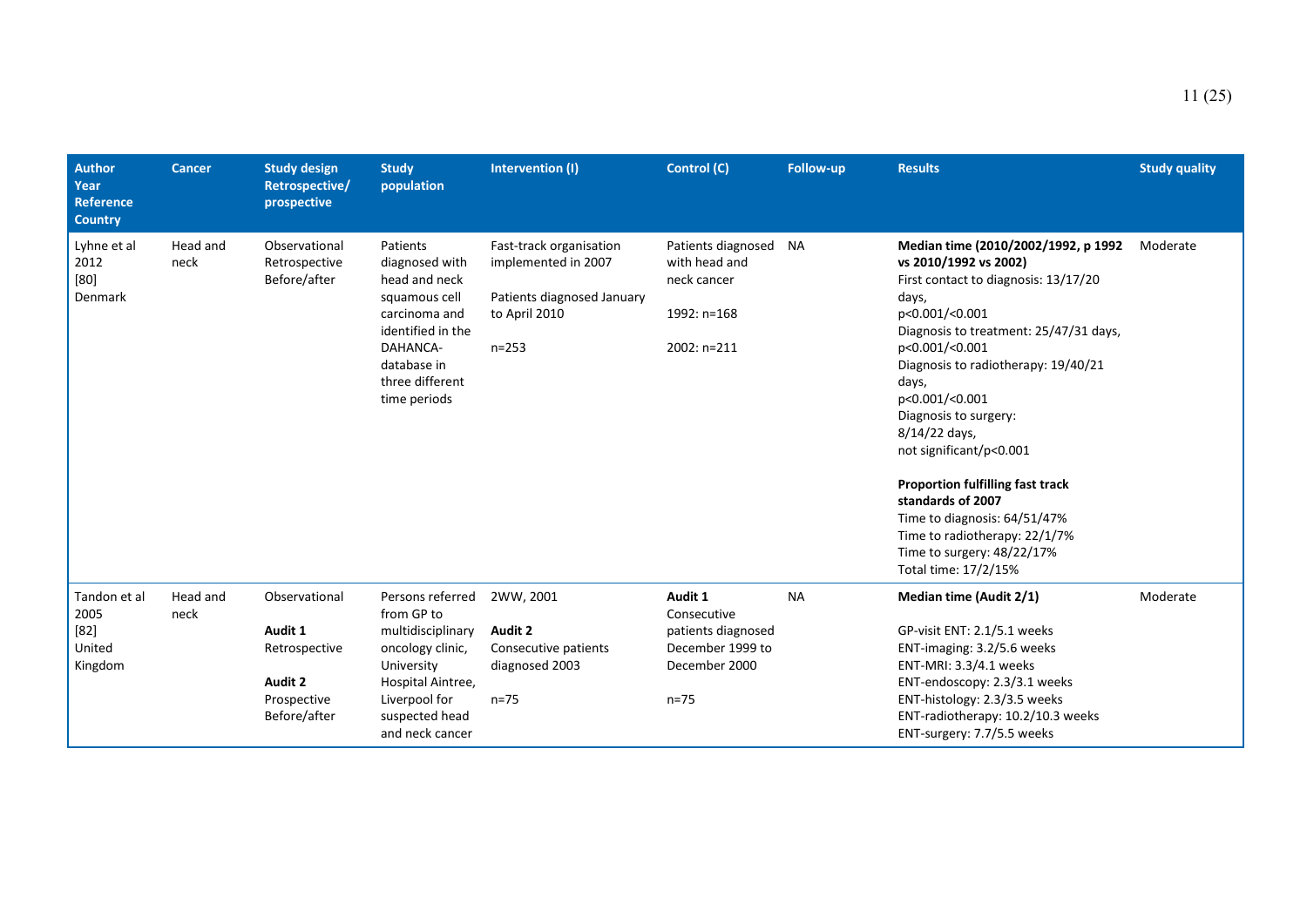| <b>Author</b><br>Year<br>Reference<br><b>Country</b> | <b>Cancer</b>    | <b>Study design</b><br>Retrospective/<br>prospective | <b>Study</b><br>population                                                                             | Intervention (I)                                                                                                                                                                 | Control (C)                                                                                               | <b>Follow-up</b>              | <b>Results</b>                                                                                                                                                                                                                                                                                                   | <b>Study quality</b> |
|------------------------------------------------------|------------------|------------------------------------------------------|--------------------------------------------------------------------------------------------------------|----------------------------------------------------------------------------------------------------------------------------------------------------------------------------------|-----------------------------------------------------------------------------------------------------------|-------------------------------|------------------------------------------------------------------------------------------------------------------------------------------------------------------------------------------------------------------------------------------------------------------------------------------------------------------|----------------------|
| Toustrup et al<br>2011<br>$[83]$<br>Denmark          | Head and<br>neck | Observational<br>Prospective,<br>Before/after        | Patients<br>diagnosed with<br>head and neck<br>cancer at Århus<br>University<br>Hospital               | Fast-track organisation<br>implemented 2007<br>Speeding of logistics for<br>investigation prior to<br>treatment and improving<br>coordination between<br>caregivers<br>$n = 446$ | October to<br>December 2006<br>$n = 48$                                                                   | <b>NA</b>                     | Median time (I/C)<br>rom referral until first investigation:<br>2/8 days, p<0.0001<br>From first investigation until referral<br>to treatment:<br>9/21 days, p<0.0001<br>From referral to treatment until<br>treatment:<br>15/26 days, p<0.001<br>Total time from referral to treatment:<br>29/57 days, p<0.0001 | Moderate             |
| Aasebo et al<br>2012<br>$[75]$<br>Norway             | Lung             | Observational<br>Prospective<br>Before/after         | Patients<br>diagnosed with<br>lung cancer at<br>University<br>Hospital of North<br>Norway, Tromsö      | A Lean method was<br>implemented in 2009 in all<br>levels at the Heart and Lung<br>Clinic<br>$n = 69$                                                                            | All patients<br>diagnosed with<br>lung cancer in the<br>area 2006-2008<br>$n=40$                          | <b>Evaluated June</b><br>2010 | Median time (I/C)<br>"Diagnostic package path": 16/64 days<br>From diagnosis to surgery: 15/26 days                                                                                                                                                                                                              | Moderate             |
| Lal et al<br>2011<br>$[78]$<br>United<br>Kingdom     | Lung             | Observational<br>Retrospective<br>Before/after       | Persons referred<br>from GP to lung<br>cancer clinics in<br>Birmingham for<br>suspected lung<br>cancer | Fast track, staging thoracic<br>CT within 1 week. June to<br>December 2007<br>$n = 168$                                                                                          | Patients with<br>suspicious chest<br>X-ray before fast<br>track, January to<br>December 2006<br>$n = 399$ |                               | Median time (I/C)<br>From referral to diagnosis 17/22 days,<br>p<0.001.<br>Proportion cancer diagnosis 52/31%.<br>Proportion patients who felt that the<br>diagnostic process took too long 6/19%                                                                                                                | Moderate             |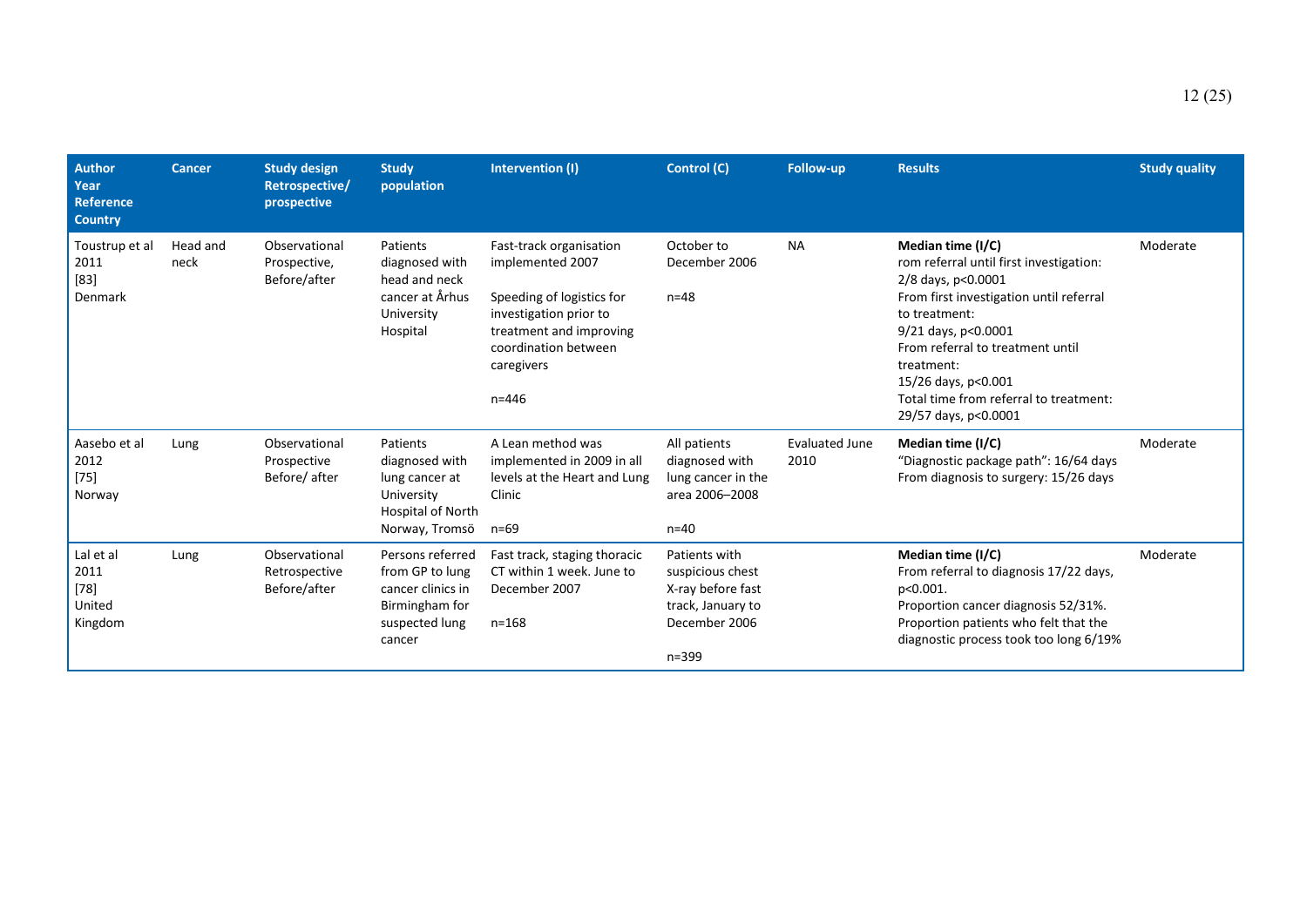| <b>Author</b><br>Year<br>Reference<br><b>Country</b> | <b>Cancer</b>                          | <b>Study design</b><br>Retrospective/<br>prospective | <b>Study</b><br>population                                                                                                                                | Intervention (I)                                              | Control (C)                                                            | Follow-up | <b>Results</b>                                                                                                                                                                                                                                                                                                    | <b>Study quality</b> |
|------------------------------------------------------|----------------------------------------|------------------------------------------------------|-----------------------------------------------------------------------------------------------------------------------------------------------------------|---------------------------------------------------------------|------------------------------------------------------------------------|-----------|-------------------------------------------------------------------------------------------------------------------------------------------------------------------------------------------------------------------------------------------------------------------------------------------------------------------|----------------------|
| Lijkendijk and<br>Thind<br>2010<br>$[79]$<br>Denmark | Carcinoma<br>of the urinary<br>bladder | Observational<br>Retrospective<br>Before/after       | Patients<br>subjected to<br>cystectomy for<br>urinary bladder<br>cancer at<br>Rigshospitalet,<br>Copenhagen                                               | Introduction of<br>Kraeftpakkeforlöb 2008<br>2009<br>$n = 35$ | Patients diagnosed<br>in 2001<br>$n = 53$<br>and 2005-2006<br>$n = 63$ | <b>NA</b> | Median time (2009/2005-2006/2001)<br>Patient via GP to local hospital:<br>138/152/158 days, p>0.05<br>Local hospital to Rikshospitalet (tertiary<br>hospital):<br>36/56/72 days, p<0.01<br>Frist appointment at Rikshospitalet to<br>surgery:<br>27/25/31 days, p>0.05<br>Total time:<br>203/216/243 days, p>0.05 | Moderate             |
| Styring et al<br>2012<br>$[81]$<br>Sweden            | Soft-tissue<br>sarcomas                | Observational<br>Retrospective                       | Consecutive<br>patients with<br>soft tissue<br>sarcomas in the<br>Southern Health<br>Care Region<br>97 patients were<br>referred to the<br>sarcoma centre | Referral guide lines and<br>open access clinic                | <b>NA</b>                                                              |           | Time from referral to evaluation at<br>sarcoma centre was 30 days for those<br>referred directly and 64 days for those<br>referred via a local hospital                                                                                                                                                           | Moderate             |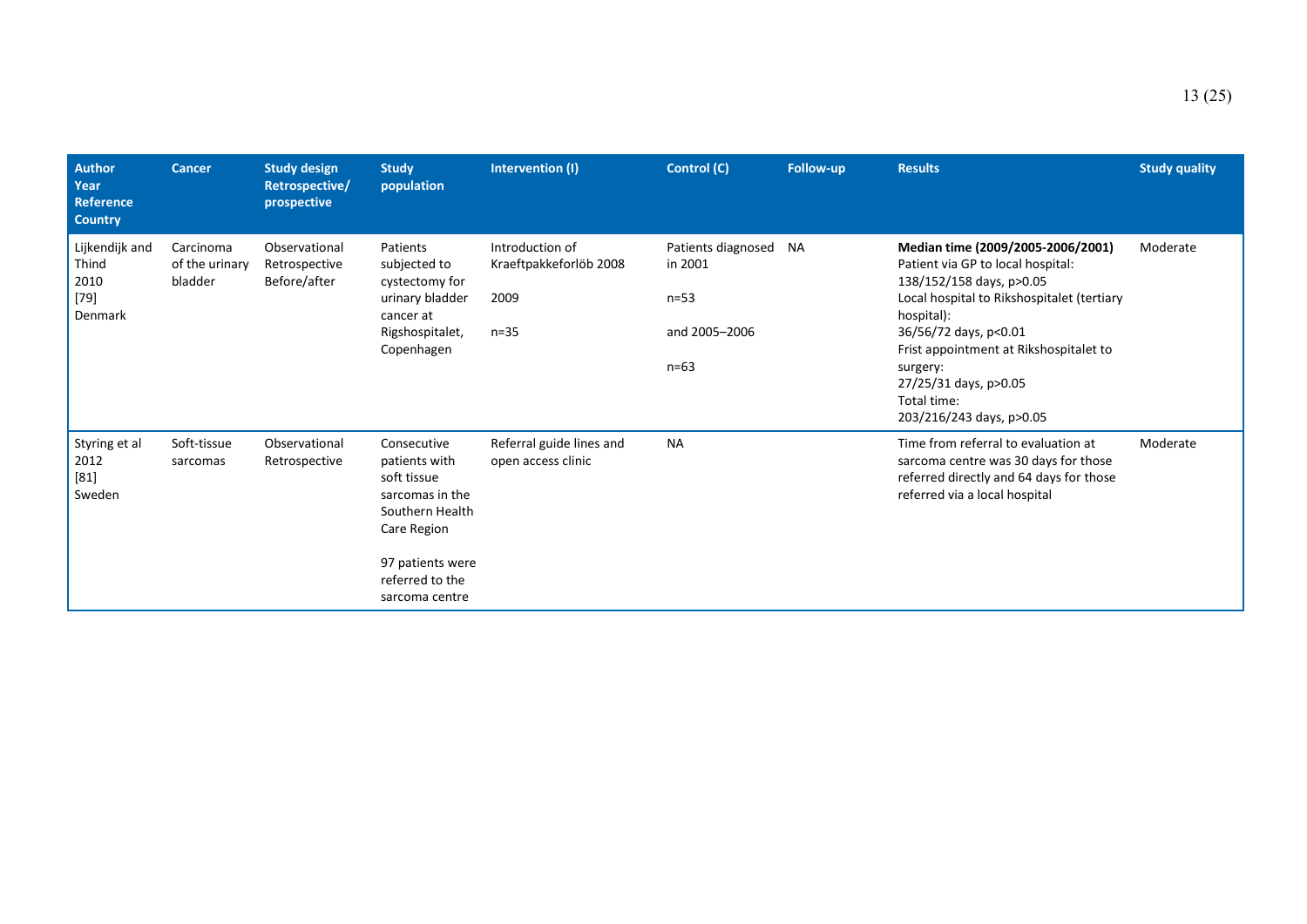| <b>Author</b><br>Year<br>Reference<br><b>Country</b> | Cancer           | <b>Study design</b><br>Retrospective/<br>prospective | <b>Study</b><br>population                                                                                                 | Intervention (I)                                                                                                                                                                                                                                                                                                                                       | <b>Control (C)</b>                    | Follow-up                          | <b>Results</b>                                                                                                                                                                                                                                                                                                                                                                                           | <b>Study quality</b>                                                                                                  |
|------------------------------------------------------|------------------|------------------------------------------------------|----------------------------------------------------------------------------------------------------------------------------|--------------------------------------------------------------------------------------------------------------------------------------------------------------------------------------------------------------------------------------------------------------------------------------------------------------------------------------------------------|---------------------------------------|------------------------------------|----------------------------------------------------------------------------------------------------------------------------------------------------------------------------------------------------------------------------------------------------------------------------------------------------------------------------------------------------------------------------------------------------------|-----------------------------------------------------------------------------------------------------------------------|
| Osborne et al<br>1998<br>$[64]$<br>United<br>Kingdom | Skin<br>Melanoma | Observational<br>Retrospective<br>Before/after       | All patients<br>with the<br>diagnosis of<br>melanoma<br>1984-1994<br>based on<br>histopathology<br>examination             | Dedicated pigmented lesion<br>clinic started in November<br>1986<br>Information to GPs about<br>the clinic and diagnosis of<br>melanoma issued at start<br>and reminders in August<br>1986 and January 1987<br>Public campaign information<br>on melanoma leaflets,<br>posters, press releases, local<br>media launched in July 1986,<br>1987 and 1988 | <b>Before PLC</b>                     |                                    | Mean time from referral from GP<br>to first visit in in hospital<br>1984: 27.9 SEM 6.6 days<br>1987: 11.3 SEM 2.3 days, p<0.01, (70%<br>referred to PLC)<br>1994: 20.4 SEM 4.4 days,<br>p=ns, 48% referred to PLC)<br>Referral interval during the study was:<br>to PLC 7 days<br>other clinics 38.4 days<br>plastic surgery 19.5 days                                                                   | Moderate<br>The increase of<br>interval after<br>1987 was due to<br>patients referred<br>to other clinics<br>than PLC |
| Hsiao and Oh<br>2008<br>$[71]$<br><b>USA</b>         | Skin             | Observational<br>Retrospective                       | All patients<br>treated for skin<br>cancer at VA<br>Medical Center,<br>San Francisco, 1<br>January 2003 to<br>31 July 2007 | Store-and-forward<br>teledermatology<br>Photo referrals from 3<br>remote primary care clinics<br>$n=92$                                                                                                                                                                                                                                                | Conventional<br>referrals<br>$n = 77$ | Review of charts<br>over 4.5 years | Median time (I/C)<br>Initial consult completion: 4/48 days,<br>p<0.001<br>Biopsy: 38/57 days,<br>p=0.034<br>Surgery: 104/125 days,<br>p=0.006<br>Priority referrals: 10/46%<br>Fewer visits to dermatology clinic before<br>treatment in teledermatology group,<br>$p=0.02$<br>14% of patients required no visit before<br>surgery in the teledermatology group<br>versus none in the conventional group | Moderate                                                                                                              |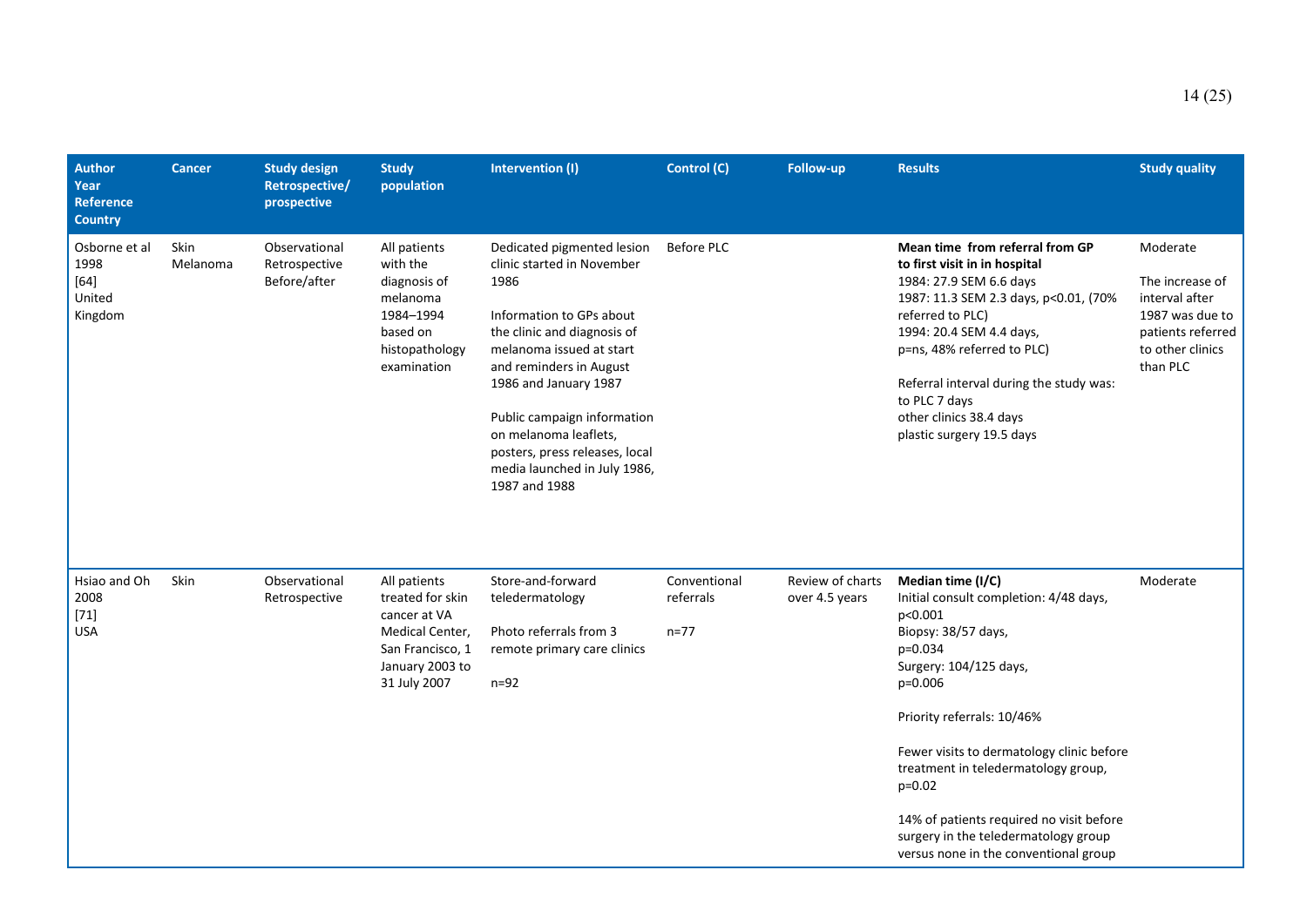| <b>Author</b><br>Year<br><b>Reference</b><br><b>Country</b> | <b>Cancer</b>                                                                           | <b>Study design</b><br>Retrospective/<br>prospective | <b>Study</b><br>population                                                                                       | Intervention (I)                                                                                                         | Control (C)                                                       | Follow-up | <b>Results</b>                                                                                                                                                                                                                                                                                                                                                                                                                               | <b>Study quality</b> |
|-------------------------------------------------------------|-----------------------------------------------------------------------------------------|------------------------------------------------------|------------------------------------------------------------------------------------------------------------------|--------------------------------------------------------------------------------------------------------------------------|-------------------------------------------------------------------|-----------|----------------------------------------------------------------------------------------------------------------------------------------------------------------------------------------------------------------------------------------------------------------------------------------------------------------------------------------------------------------------------------------------------------------------------------------------|----------------------|
| May et al<br>2008<br>$[73]$<br>United<br>Kingdom            | <b>Skin</b><br>Squamous cell<br>carcinoma<br>(SCC) and<br>malignant<br>melanoma<br>(MM) | Observational<br>Prospective                         | Persons referred<br>from GP to<br>Lanarkshire<br>skin-cancer<br>clinic, Airdrie                                  | Store-and-forward<br>teledermatology, photo<br>including dermoscopy with<br>electronic referral: n=451<br>13 MM<br>5 SCC | Usual referral<br>without photo<br>n=not given<br>39 MM<br>37 SCC | <b>NA</b> | Median time (I/C)<br>From referral to appointment: 14/24<br>days<br>Treatment within 62 days: MM 92/68%<br>SCC 60/32%                                                                                                                                                                                                                                                                                                                        | Moderate             |
| Leggett et al<br>2004<br>$[72]$<br>United<br>Kingdom        | <b>Skin</b>                                                                             | Randomised<br>controlled trial                       | Persons referred<br>from GP to<br>dermatology<br>department at<br>Royal Victoria<br>Hospital, Belfast            | Referred with an instant<br>photo taken by GP                                                                            | Usual referral<br>without photo                                   | <b>NA</b> | 63% (45/71) in the intervention group<br>had a diagnosis and a management plan<br>without requiring an appointment<br>25% (18/71) could be managed without<br>appointment at all with a median time<br>to decision of 17 days.<br>38% (27/71) could get a "photo-<br>diagnosis" but needed to be seen before<br>management with a median time to<br>appointment of 36 days<br>Median time to appointment was<br>39 days in the control group | Moderate             |
| Whited et al<br>$[74]$<br>2002<br><b>USA</b>                | Skin                                                                                    | Randomised<br>controlled trial                       | Persons referred<br>to Dermatology<br>Consult Service,<br><b>VA Medical</b><br>Center, Durham,<br>North Carolina | Teledermatology with photo<br>appended to referral<br>$n = 135$                                                          | Usual care<br>$n = 140$                                           | <b>NA</b> | Median time (I/C)<br>From referral to definitive treatment:<br>$41/127$ days<br>18.5% needed no clinic visit                                                                                                                                                                                                                                                                                                                                 | Moderate             |

2WW = Two week wait program in National Health Service, England and Wales; CT = Computerised tomography; DAHANCA =Danish Head and Neck Cancer Group, ENT = Ear, Nose and Throat department; GP = General practitioner, MM = Malignant melanoma; NA = Not applicable; SCC = Squamous cell carcinoma. VA = Veterans affairs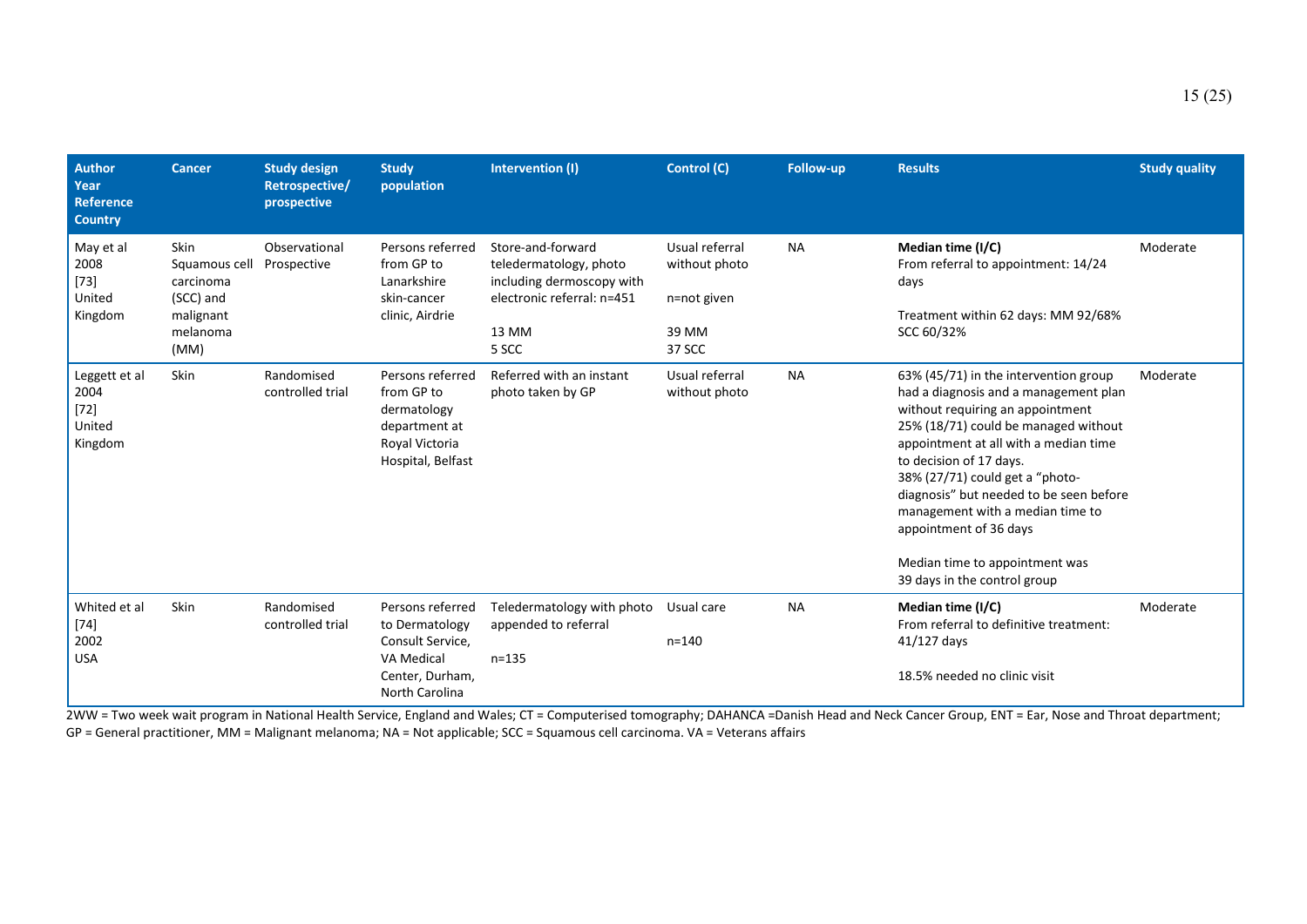**Table 4.3** Effect of self-examination on cancer diagnosis.

| <b>Author</b><br>Year<br><b>Reference</b><br><b>Country</b> | <b>Cancer</b> | <b>Study design</b><br>Retrospective/<br>prospective                                                                                  | <b>Study</b><br>population                                                                                                                                                                    | Intervention (I)                                                                                                                                                                                                                                                                                                                                | Control (C)                                                                                                                    | <b>Follow-up</b>                                                                                             | <b>Results</b>                                                                                                                                                                                                                                                                                                                                                                                                                                                                                                                                       | <b>Study quality</b> |
|-------------------------------------------------------------|---------------|---------------------------------------------------------------------------------------------------------------------------------------|-----------------------------------------------------------------------------------------------------------------------------------------------------------------------------------------------|-------------------------------------------------------------------------------------------------------------------------------------------------------------------------------------------------------------------------------------------------------------------------------------------------------------------------------------------------|--------------------------------------------------------------------------------------------------------------------------------|--------------------------------------------------------------------------------------------------------------|------------------------------------------------------------------------------------------------------------------------------------------------------------------------------------------------------------------------------------------------------------------------------------------------------------------------------------------------------------------------------------------------------------------------------------------------------------------------------------------------------------------------------------------------------|----------------------|
| Fletcher et al<br>1990<br>$[89]$<br><b>USA</b>              | <b>Breast</b> | Randomised<br>controlled trial                                                                                                        | Continuing-care<br>patients from 40<br>to 68 years of<br>age at a general<br>medicine group<br>practice at<br>Lineberger<br>Cancer Centre,<br>University of<br>North Carolina,<br>Chapel Hill | Group 1<br>Nurse instruction stressing<br>tactile skills of breast self-<br>examination using a silicon<br>model (Mammacare)<br>n=102 (52 randomised<br>to receive encouragement<br>by physician)<br>Group 2<br>Nurse instruction<br>(traditional) emphasising<br>technique<br>n=99 (51 randomised<br>to receive encouragement<br>by physician) | Group 3<br>No nurse<br>instruction<br>$n=99$<br>(48 randomised<br>to receive<br>encouragement<br>by physician)                 | Ability to find<br>lumps in six<br>breast models<br>before interven-<br>tion and after<br>one year           | 156 women refused to enter trial<br>Women in group 1 found more lumps<br>with an increase in sensitivity from 41<br>to 57%. Sensitivity increased from 39<br>to 47% in group 2 and from 41 to 45%<br>in group 3. There was no change in<br>specificity<br>BSE frequency increased from 3.0 to 4.6<br>in group 1, from 3.3 to 5.3 in group 2,<br>and from 2.8 to 4.6 in group 3, per last<br>six months<br>Physician encouragement had no<br>influence<br>No group increased health care use<br>or reported more overall worry about<br>breast cancer | Moderate             |
| Harvey et al<br>1997<br>$[93]$<br>Canada                    | <b>Breast</b> | Case control<br>study nested<br>within a<br>randomised<br>controlled trial<br>(Canadian<br><b>National Breast</b><br>Screening Study) | 163 women who<br>died of breast<br>cancer and<br>57 women with<br>distant<br>metastases                                                                                                       | Self-reported BSE frequency<br>annually and annual<br>objective assessments of BSE<br>technique                                                                                                                                                                                                                                                 | 2 200 women,<br>matched for 5-year<br>age groups,<br>screening centre,<br>year of enrolment,<br>and random<br>allocation group | <b>BSE</b> frequency<br>and BSE<br>technique 1, At<br>2, and 3 years<br>before diagnosis<br>of breast cancer | No difference in BSE frequency between Moderate<br>groups<br>OR for death from breast cancer or<br>distant metastatic disease for women<br>who omitted 1, 2, or 3 of BSE technique<br>components 2 years before diagnosis:<br>2.20 (95% CI, 1.30; 3.7)<br>No difference at years 1 or 3                                                                                                                                                                                                                                                              |                      |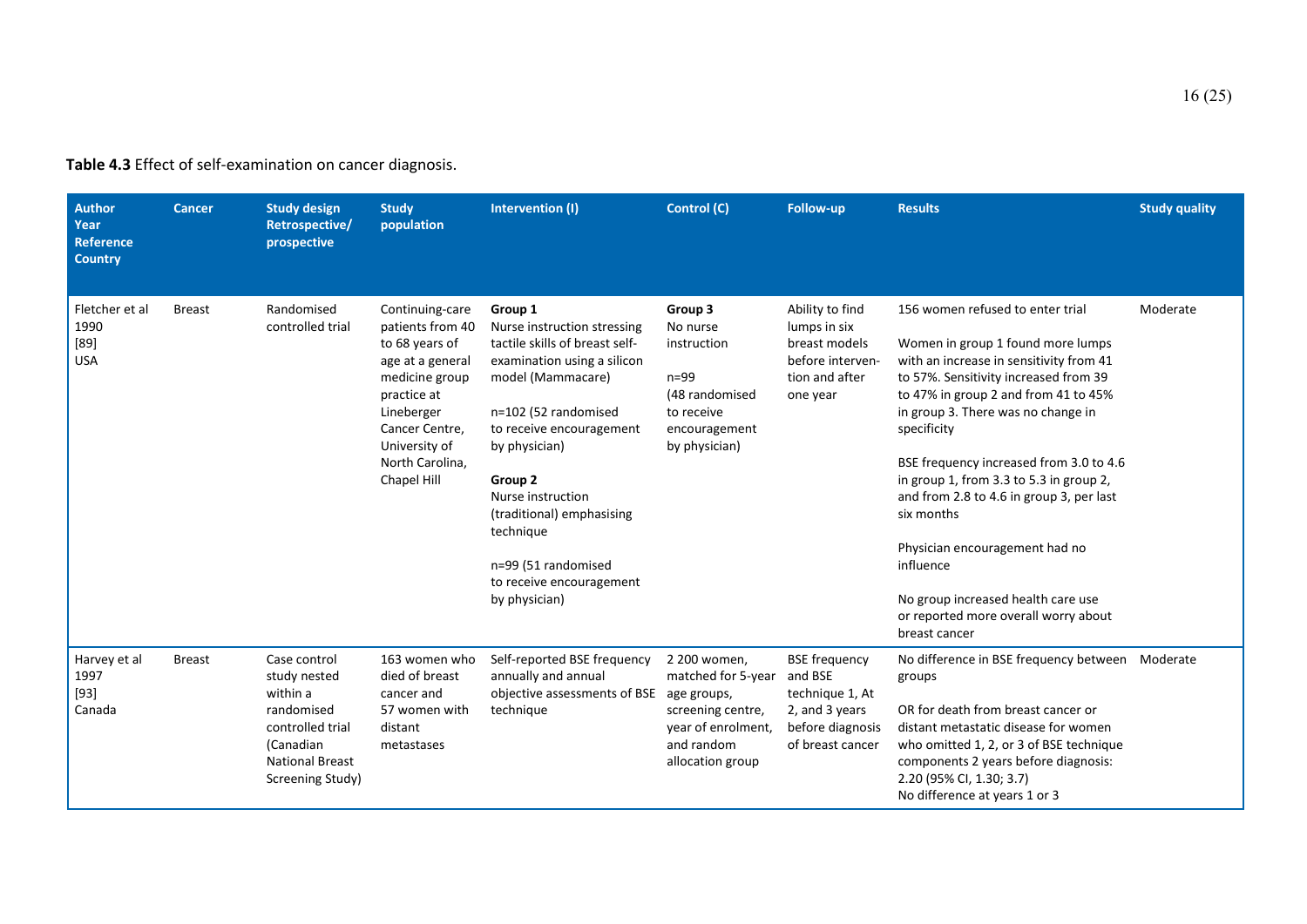| <b>Author</b><br>Year<br><b>Reference</b><br><b>Country</b> | <b>Cancer</b> | <b>Study design</b><br><b>Retrospective/</b><br>prospective | <b>Study</b><br>population                                                                                                                                                                                                | Intervention (I)                                                                                                                                                                           | Control (C)                                        | <b>Follow-up</b>      | <b>Results</b>                                                                                                                                                                                                                                                                                                                                                                                                      | <b>Study quality</b> |
|-------------------------------------------------------------|---------------|-------------------------------------------------------------|---------------------------------------------------------------------------------------------------------------------------------------------------------------------------------------------------------------------------|--------------------------------------------------------------------------------------------------------------------------------------------------------------------------------------------|----------------------------------------------------|-----------------------|---------------------------------------------------------------------------------------------------------------------------------------------------------------------------------------------------------------------------------------------------------------------------------------------------------------------------------------------------------------------------------------------------------------------|----------------------|
| Strickland et al<br>1997<br>$[90]$<br><b>USA</b>            | <b>Breast</b> | Randomised<br>controlled trial                              | Women regularly<br>seeking<br>preventive<br>health screening<br>- physical exams<br>with family<br>practice, internal<br>medicine, or<br>gynaecological<br>physicians at six<br>participating<br>institutions<br>$n=2233$ | Three groups<br>1: Physician message<br>$n = 764$<br>2: Physician message + BSE<br>class<br>$n = 743$<br>3: A physician message $+$ BSE<br>class + follow-up<br>reinforcement<br>$n = 726$ | No formal control<br>defined                       | At 6 and<br>12 months | n at 12 months: (group 1/2/3<br>688/608/585<br>352 drop-outs<br>Largest drop-out in group 3<br>Proportion reporting doing BSE five or<br>more time during the last 6 months<br>(group $1/2/3$ )<br>6 months follow-up<br>51/62/81%, p<0.0001 for both group 2<br>compared with group 1 and group 3<br>compared with group 2<br>12 months follow-up<br>59/62/78%, p<0.0001 only for group 3<br>compared with group 2 | Moderate             |
| von Georgi<br>et al<br>2006<br>$[91]$<br>Germany            | <b>Breast</b> | Randomised<br>controlled trial                              | 100 volunteers<br>(50 men and 50<br>women)                                                                                                                                                                                | Instruction video on BSE and<br>palpation aid                                                                                                                                              | Video not seen and NA<br>palpation aid not<br>used |                       | Instruction video did not influence<br>correct positive hits (ANOVA, F=0.052,<br>p=0.82) and the palpation aid was<br>strongly and significantly associated<br>with a reduced detection of lumps<br>$(p=0.00003)$                                                                                                                                                                                                   | Moderate             |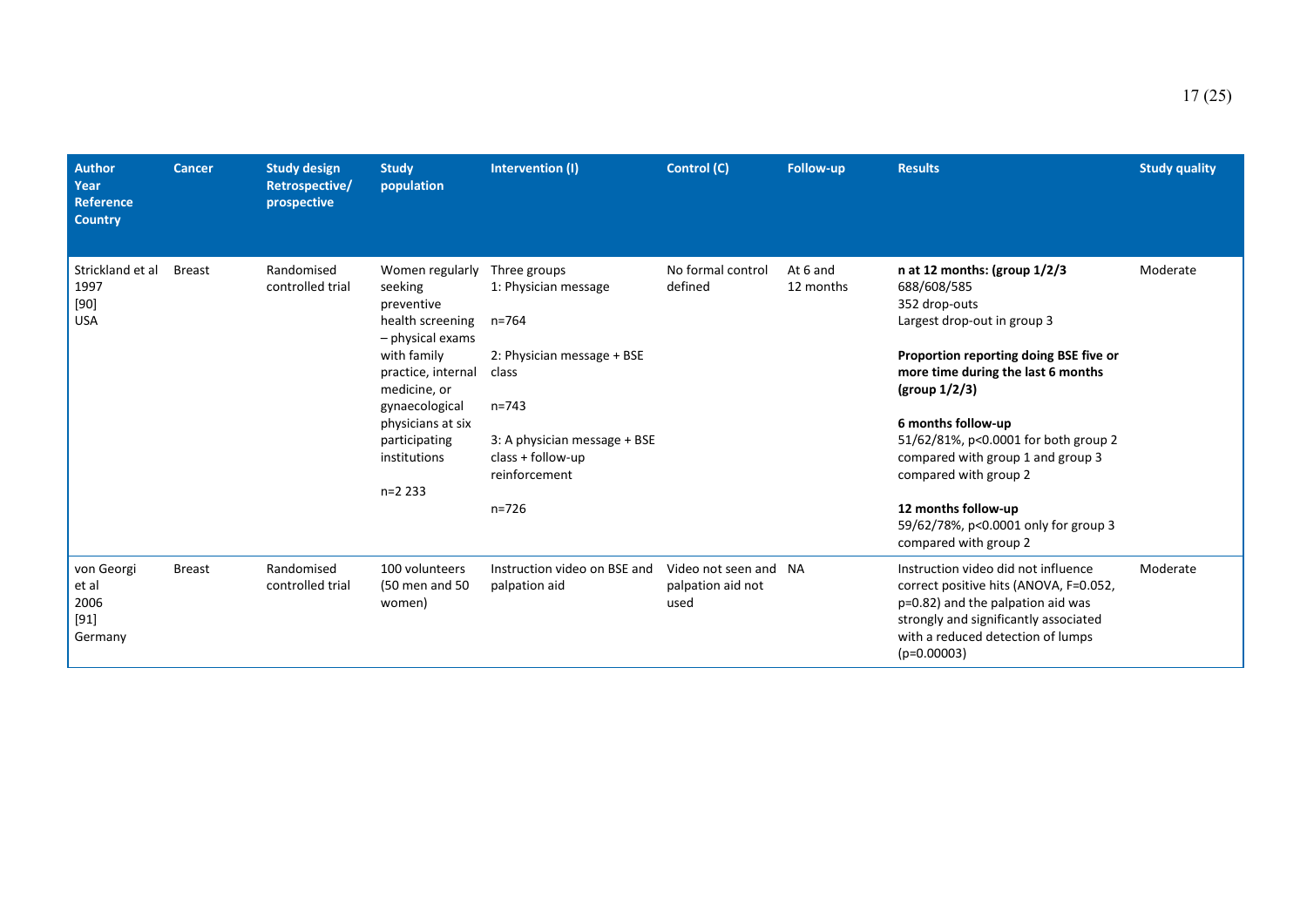| <b>Author</b><br>Year<br><b>Reference</b><br><b>Country</b>                                                                                                     | <b>Cancer</b> | <b>Study design</b><br>Retrospective/<br>prospective | <b>Study</b><br>population                                                                                                                                                            | Intervention (I)                                                                                                                               | Control (C)                                                                                                             | <b>Follow-up</b>                                                                                                                                                                                                                                        | <b>Results</b>                                                                                                                                                                                                                                                                                                                                                                                                                                                                                                                                                                                                                                                                                                                         | <b>Study quality</b>                                                                                    |
|-----------------------------------------------------------------------------------------------------------------------------------------------------------------|---------------|------------------------------------------------------|---------------------------------------------------------------------------------------------------------------------------------------------------------------------------------------|------------------------------------------------------------------------------------------------------------------------------------------------|-------------------------------------------------------------------------------------------------------------------------|---------------------------------------------------------------------------------------------------------------------------------------------------------------------------------------------------------------------------------------------------------|----------------------------------------------------------------------------------------------------------------------------------------------------------------------------------------------------------------------------------------------------------------------------------------------------------------------------------------------------------------------------------------------------------------------------------------------------------------------------------------------------------------------------------------------------------------------------------------------------------------------------------------------------------------------------------------------------------------------------------------|---------------------------------------------------------------------------------------------------------|
| Semiglazov<br>et al<br>1999<br>[95],<br>also reported<br>in Russian:<br>Semiglazov<br>et al<br>2003<br>[94]<br>Russia<br>(data from the<br>2003<br>publication) | <b>Breast</b> | Randomised<br>(cluster)<br>controlled trial          | 123 748<br>(122471, 1999)<br>women aged<br>40-64 years in<br>St Petersburg,<br>Russia, from<br>28 different<br>polyclinics, with<br>14 randomised<br>to instructing<br>BSE and 14 not | Invitation to BSE instruction<br>1985-1989 and yearly BSE<br>boosts + access to self-<br>referral breast clinics<br>n=58 985<br>(57 712, 1999) | No invitations<br>to BSE instruction<br>but access to self-<br>referral breast<br>clinics<br>n=64 763 (64 759,<br>1999) | <b>BSE</b> compliance<br>assessments at 6,<br>12, 24 months,<br>etc.<br>New breast<br>cancer cases<br>registered until<br>1994. Breast<br>clinic visits,<br>biopsy<br>frequency,<br>incidence of<br>benign lesions,<br>and cancer.<br>15-year mortality | <b>Absolute risks</b><br><b>Breast clinic visits</b><br>I: 0.075 (4 340/58 985)<br>C: $0.035$ (2 438/64 763), p<0.05<br><b>Biopsies</b><br>I: 0.016 (951/58 985)<br>$C: 0.01$ (628/64 763), p<0.05<br><b>Benign lesions</b><br>1: 0.011 (654/58 985)<br>C: 0.005 (351/64 763), p<0.05<br><b>Breast cancer incidence</b><br>I: 0.0085 (502/58 985)<br>C: 0.0069 (449/64 763), p=0.09<br>15-year breast cancer mortality<br>I: 0.0036 (213/58 985)<br>C: 0.0034 (219/64 763)<br>RR 1.07 (95% CI, 0.88, 1.29) (estimated<br>from data in figure 2 in 2003<br>publication)<br>10-year breast cancer mortality<br>I: 157/57 712<br>C: 164/64759<br>RR 1.07 (95% CI, 0.86, 1.34) (estimated<br>from data in figure 1 in 1999<br>publication) | Moderate<br>Inconsistency<br>in demographic<br>data between<br>the 1999 and<br>the 2003<br>publications |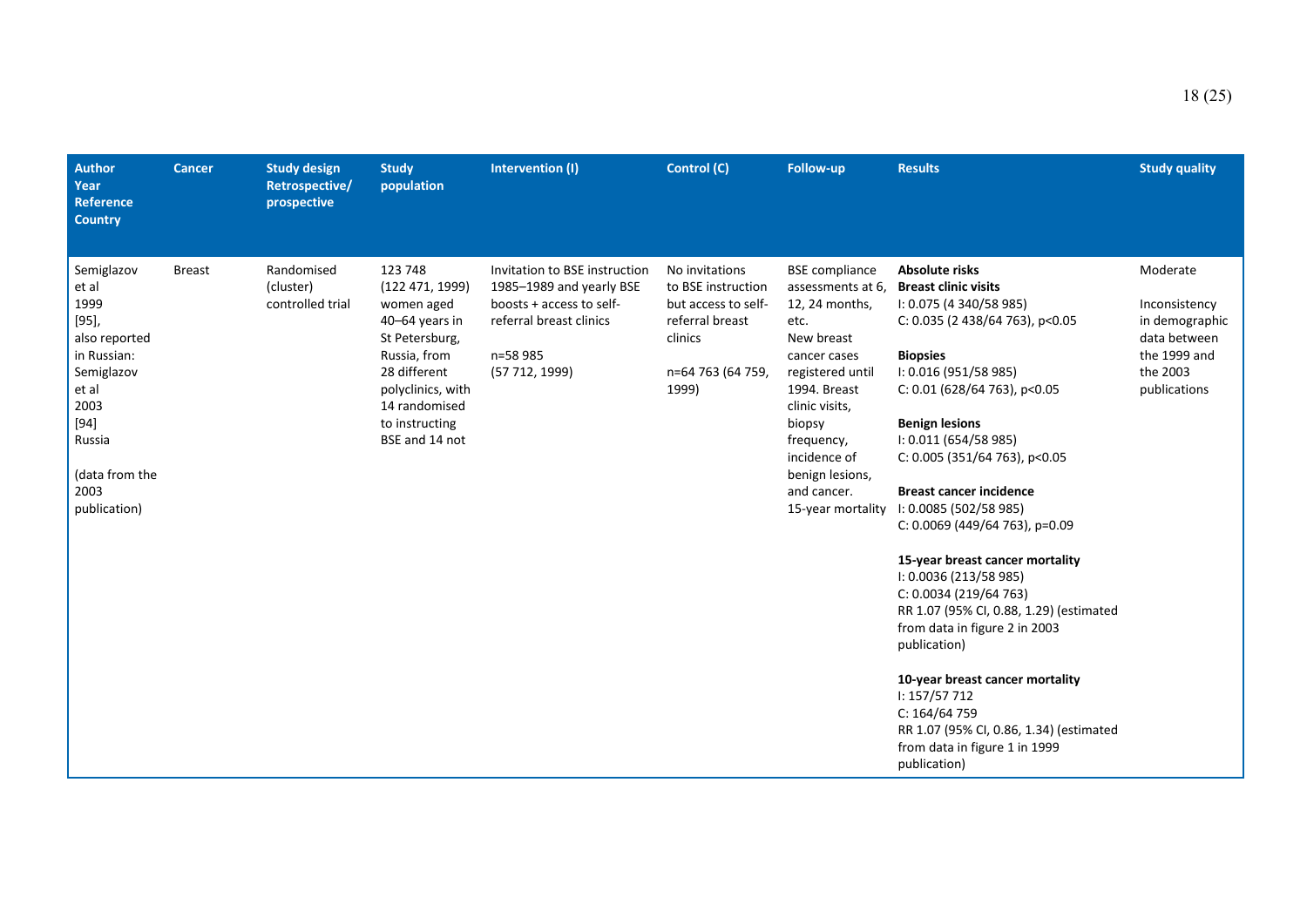| <b>Author</b><br>Year<br><b>Reference</b><br><b>Country</b>                   | <b>Cancer</b> | <b>Study design</b><br>Retrospective/<br>prospective | <b>Study</b><br>population                                                                                                                                          | Intervention (I)                                                                                                                                                                                     | Control (C)                                                                                                             | <b>Follow-up</b>                     | <b>Results</b>                                                                                                           | <b>Study quality</b> |
|-------------------------------------------------------------------------------|---------------|------------------------------------------------------|---------------------------------------------------------------------------------------------------------------------------------------------------------------------|------------------------------------------------------------------------------------------------------------------------------------------------------------------------------------------------------|-------------------------------------------------------------------------------------------------------------------------|--------------------------------------|--------------------------------------------------------------------------------------------------------------------------|----------------------|
| Thomas et al<br>2002<br>$[96]$<br>China                                       | <b>Breast</b> | Randomised<br>(cluster)<br>controlled trial          | 289 392 women,<br>born 1925-1958<br>(age 30–63 at<br>study start),<br>associated with<br>519 textile<br>factories in<br>Shanghai<br>Total in analysis:<br>n=266 064 | BSE instruction with multiple<br>reinforcement sessions year<br>1 through 5<br>Randomised:<br>n=146 437<br>In analysis:<br>n=132 979                                                                 | <b>Education sessions</b><br>on prevention of<br>low back pain<br>Randomised:<br>n=142 955<br>In analysis:<br>n=133 085 | Through 2000<br>$(11 \text{ years})$ | <b>Breast cancer mortality</b><br>RR 1.04 (95% CI, 0.82; 1.33)<br><b>Benign biopsies</b><br>RR 1.57 (95% CI, 1.48; 1.68) | High                 |
| UK Trial of<br>Early Detection<br>of Breast<br>Cancer Group<br>$[97]$<br>1999 | <b>Breast</b> | Observational<br>Prospective                         | 236 103 women<br>at 8 different<br>breast cancer<br>centres in UK<br>Age: 45–64 years                                                                               | 1: Invitation to<br>mammography every 2 years<br>+ clinical examination every<br>year + publicity<br>n=45 607<br>2: Invitation to instruction<br>on BSE on entry to trial +<br>publicity<br>n=63 373 | No intervention<br>n=127 123                                                                                            | Up to 16 years                       | <b>Breast cancer mortality</b><br>RR 0.99 (95% CI, 0.87; 1.12)                                                           | Moderate             |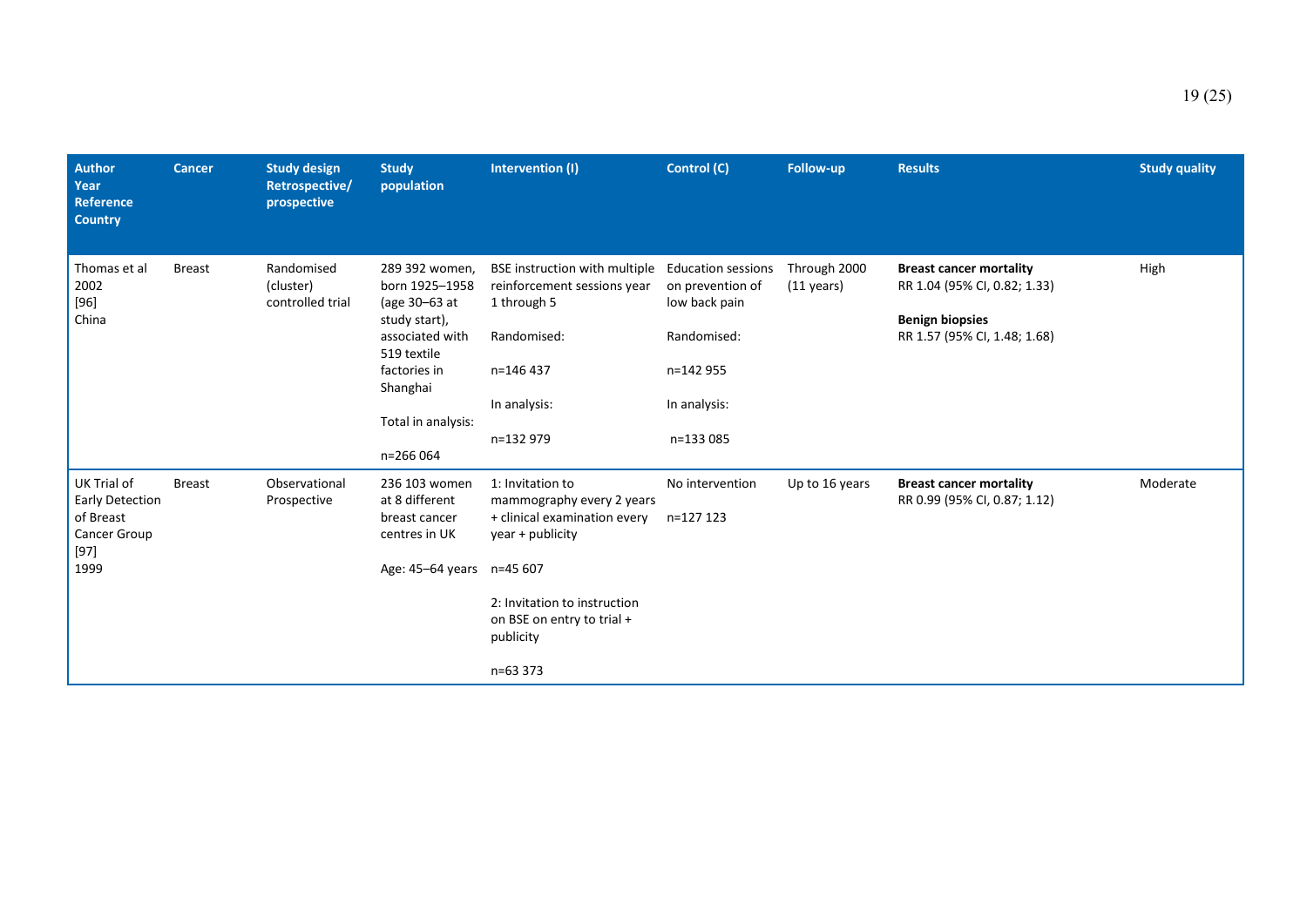| <b>Author</b><br>Year<br><b>Reference</b><br><b>Country</b> | <b>Cancer</b>     | <b>Study design</b><br>Retrospective/<br>prospective | <b>Study</b><br>population                                                                                                                                          | Intervention (I)                                                                                                                                                                                                         | Control (C)                                                    | Follow-up                 | <b>Results</b>                                                                                                                  | <b>Study quality</b> |
|-------------------------------------------------------------|-------------------|------------------------------------------------------|---------------------------------------------------------------------------------------------------------------------------------------------------------------------|--------------------------------------------------------------------------------------------------------------------------------------------------------------------------------------------------------------------------|----------------------------------------------------------------|---------------------------|---------------------------------------------------------------------------------------------------------------------------------|----------------------|
| Weinstock et al<br>2007<br>$[92]$<br><b>USA</b>             | Melanoma,<br>skin | Randomised<br>controlled trial                       | Patients<br>attending a<br>routine primary<br>care visit at<br>11 primary care<br>practices in<br>Rhode Island and<br>nearby areas of<br>Massachusetts<br>$n=2$ 126 | Instructional materials,<br>including cues and aids,<br>a video, and a brief<br>counselling session +<br>(at 3 weeks) a brief follow-<br>up phone call from a health<br>educator + tailored feedback<br>letters<br>n=688 | Patients attending<br>a routine primary<br>care visit<br>n=668 | At 2, 6, and<br>12 months | 12-month follow-up (I/C)<br>Thorough skin self-examination:<br>55/35%, p<0.0001<br>Skin procedures: 82/46<br>Skin tumours: 11/9 | Moderate             |

BSE = Breast Self-Examination, CI = Confidence interval, NA= not applicable, OR = Odds ratio; RR = Relative risk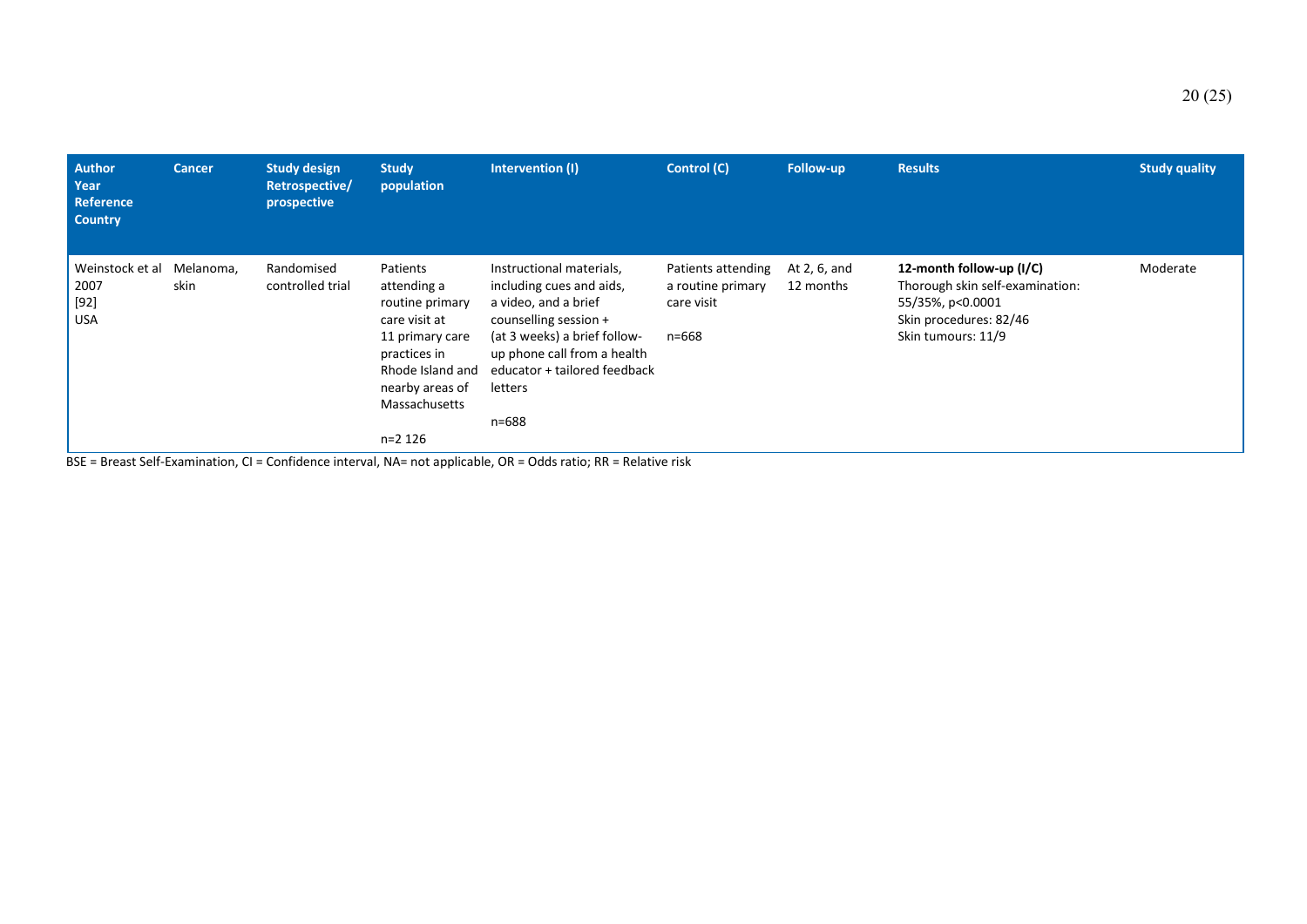| <b>Author</b><br>Year<br><b>Reference</b><br><b>Country</b> | <b>Type of cancer</b>                                                                        | <b>Setting</b><br><b>Study-design</b><br>Patients (n)                                                                                      | <b>Type of diagnostic</b><br>method                                                                                               | <b>Medical</b><br>outcome<br>(effects)                                                                                                                       | <b>Economical outcome</b>                                                                                                                                                      | <b>Authors conclusions</b>                                                                                         | <b>Study</b><br>quality |
|-------------------------------------------------------------|----------------------------------------------------------------------------------------------|--------------------------------------------------------------------------------------------------------------------------------------------|-----------------------------------------------------------------------------------------------------------------------------------|--------------------------------------------------------------------------------------------------------------------------------------------------------------|--------------------------------------------------------------------------------------------------------------------------------------------------------------------------------|--------------------------------------------------------------------------------------------------------------------|-------------------------|
| Cristofolini<br>et al<br>1993<br>$[98]$<br>Italy            | Melanoma<br>skin                                                                             | Health education campaign<br>in the region of Trentino vs<br>no campaign in the regions<br>of Lombardia, Veneto, and<br>Alto Adige         | <b>Health educational</b><br>campaign for early<br>diagnosis                                                                      | SMR=22.3 "lives saved"<br>during a period of 8 years<br>326.2 years of life saved,<br>214.2 years for men                                                    | Costs of one life saved<br>\$5838<br>Costs per year of life saved<br>\$400                                                                                                     | Early diagnosis of<br>cutaneous melanoma from<br>health educational<br>campaigns might reduce<br>health care costs | Moderate                |
|                                                             |                                                                                              | Observational study<br>n=no data                                                                                                           |                                                                                                                                   |                                                                                                                                                              | <b>Costs avoided vs Costs</b><br>of campaign<br>Ratio 3.8/1                                                                                                                    |                                                                                                                    |                         |
| Davies et al<br>1999<br>$[99]$<br>England                   | Suspected<br>cancers of<br>upper GI tract,<br>urinary tract,<br>prostate and<br>testis, skin | 5 Quick and Early Diagnosis<br>centres (QED) vs 3<br>conventional outpatient<br>university clinics<br>Six-month cohort<br>n=3 793 vs 6 705 | QED centres aimed at<br>centralising all open access<br>diagnostic services,<br>including "walk-in" clinics                       | Time from GP referral to<br>intervention shortened for<br>QED clinics from 70 days to<br>21 days for all patients and<br>to about 4 days for urgent<br>cases | < £3 per day saved between<br>GP referral and intervention<br>for endoscopy, haematuria,<br>upper gastro-intestinal<br>cancer, testicular cancer,<br>prostate cancer, melanoma | "Quick and early" diagnostic<br>route provides a higher<br>quality service compared to<br>conventional outpatients | Moderate                |
| Garattini et al<br>1996<br>$[100]$<br>Italy                 | Melanoma<br>skin                                                                             | <b>Health educational</b><br>campaign in Bergamo<br>Targeted population<br>n=932 100                                                       | <b>Health educational</b><br>campaign for early<br>diagnosis based on leaflets<br>Economic analyses by use<br>of a decision model | <b>Overall effectiveness</b><br>233.49 LYS, discounted<br>to 171.3 LYS                                                                                       | 5.28 million Italian lira in<br>discounted costs per LYS                                                                                                                       | The campaign led to an<br>increase both in the total<br>number of early diagnoses<br>and of total costs            | Moderate                |
| Moreno-<br>Ramirez et al<br>2009<br>$[101]$<br>Spain        | Skin cancer                                                                                  | Skin cancer clinic at<br>university hospital and<br>12 Primary care centres<br>Observational study<br>of consecutive patients              | Store-and-forward tele-<br>dermatology for routine<br>triage                                                                      | Waiting interval to final<br>intervention was 12.3 days<br>for teledermatology vs<br>88.6 days for conventional<br>care                                      | Unit cost per patient £79.78<br>vs £129.37, p<0.005, for<br>teledermatology and<br>conventional care,<br>respectively                                                          | Routine use of store-and-<br>forward teledermatology<br>in skin cancer clinics is cost-<br>effective               | Moderate                |
|                                                             |                                                                                              | $n=2009$                                                                                                                                   |                                                                                                                                   |                                                                                                                                                              |                                                                                                                                                                                |                                                                                                                    |                         |

**Table 4.4** Cost-effectiveness of interventions for finding cancer earlier.

GP = General practitioner, LYS = Life-years saved, QED = Quick and Early Diagnosis centre, SMR = Standard mortality ratio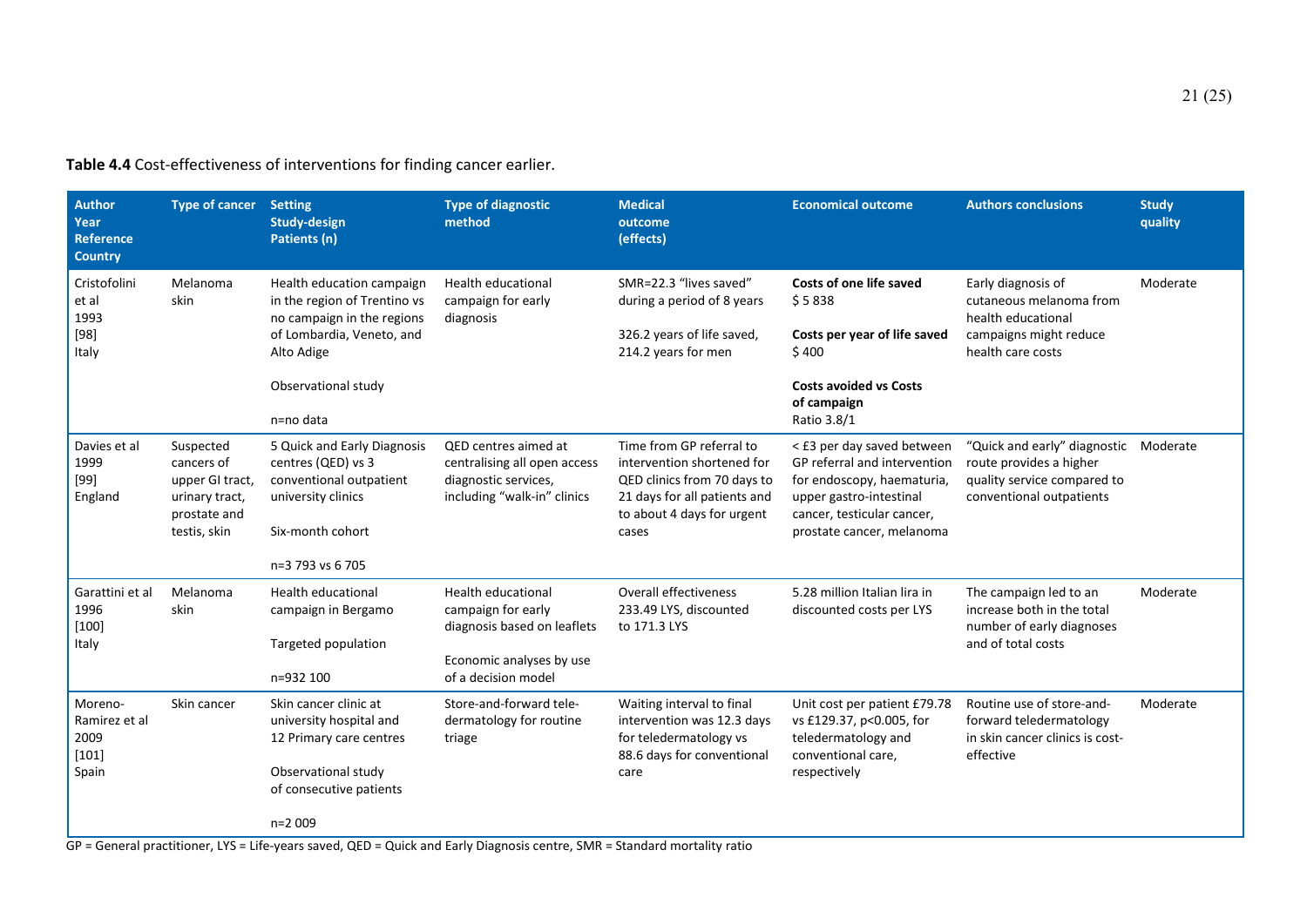## **Referenser till Tabell 4. 1–4/References to Tables 4.1–4**

- 60. Hempel S, Rubenstein LV, Shanman RM, Foy R, Golder S, Danz M, et al. Identifying quality improvement intervention publications – a comparison of electronic search strategies. Implement Sci 2011;6:85.
- 61. de Nooijer J, Lechner L, Candel M, de Vries H. Short- and long-term effects of tailored information versus general information on determinants and intentions related to early detection of cancer. Prev Med 2004;38:694-703.
- 62. Athey VL, Suckling RJ, Tod AM, Walters SJ, Rogers TK. Early diagnosis of lung cancer: evaluation of a community-based social marketing intervention. Thorax 2012;67:412-7.
- 63. Forbes LJ, Linsell L, Atkins L, Burgess C, Tucker L, Omar L, et al. A promoting early presentation intervention increases breast cancer awareness in older women after 2 years: a randomised controlled trial. Br J Cancer 2011;105:18-21.
- 64. Osborne JE, Bourke JF, Holder J, Colloby P, Graham-Brown RA. The effect of the introduction of a pigmented lesion clinic on the interval between referral by family practitioner and attendance at hospital. Br J Dermatol 1998;138:418-21.
- 65. Catalano R, Winett L, Wallack L, Satariano W. Evaluating a campaign to detect early stage breast tumors in the United States. Eur J Epidemiol 2003;18:545-50.
- 66. Del Mar CB, Green AC, Battistutta D. Do public media campaigns designed to increase skin cancer awareness result in increased skin excision rates? Aust N Z J Public Health 1997;21:751-4.
- 67. McCulloch P, Brown P, Martin B, Williams E. The effects of an awarenessraising program for patients and primary care physicians on the early detection of gastro-oesophageal cancer. Surgery 2003;133:154-61.
- 68. Doherty VR, MacKie RM. Experience of a public education programme on early detection of cutaneous malignant melanoma. BMJ 1988;297:388-91.
- 69. Graham-Brown RA, Osborne JE, London SP, Fletcher A, Shaw D, Williams B, et al. The initial effects on workload and outcome of a public education campaign on early diagnosis and treatment of malignant melanoma in Leicestershire. Br J Dermatol 1990;122:53-9.
- 70. Melia J, Moss S, Coleman D, Frost T, Graham-Brown R, Hunter JA, et al. The relation between mortality from malignant melanoma and early detection in the Cancer Research Campaign Mole Watcher Study. Br J Cancer 2001;85:803-7.
- 71. Hsiao JL, Oh DH. The impact of store-and-forward teledermatology on skin cancer diagnosis and treatment. J Am Acad Dermatol 2008;59:260-7.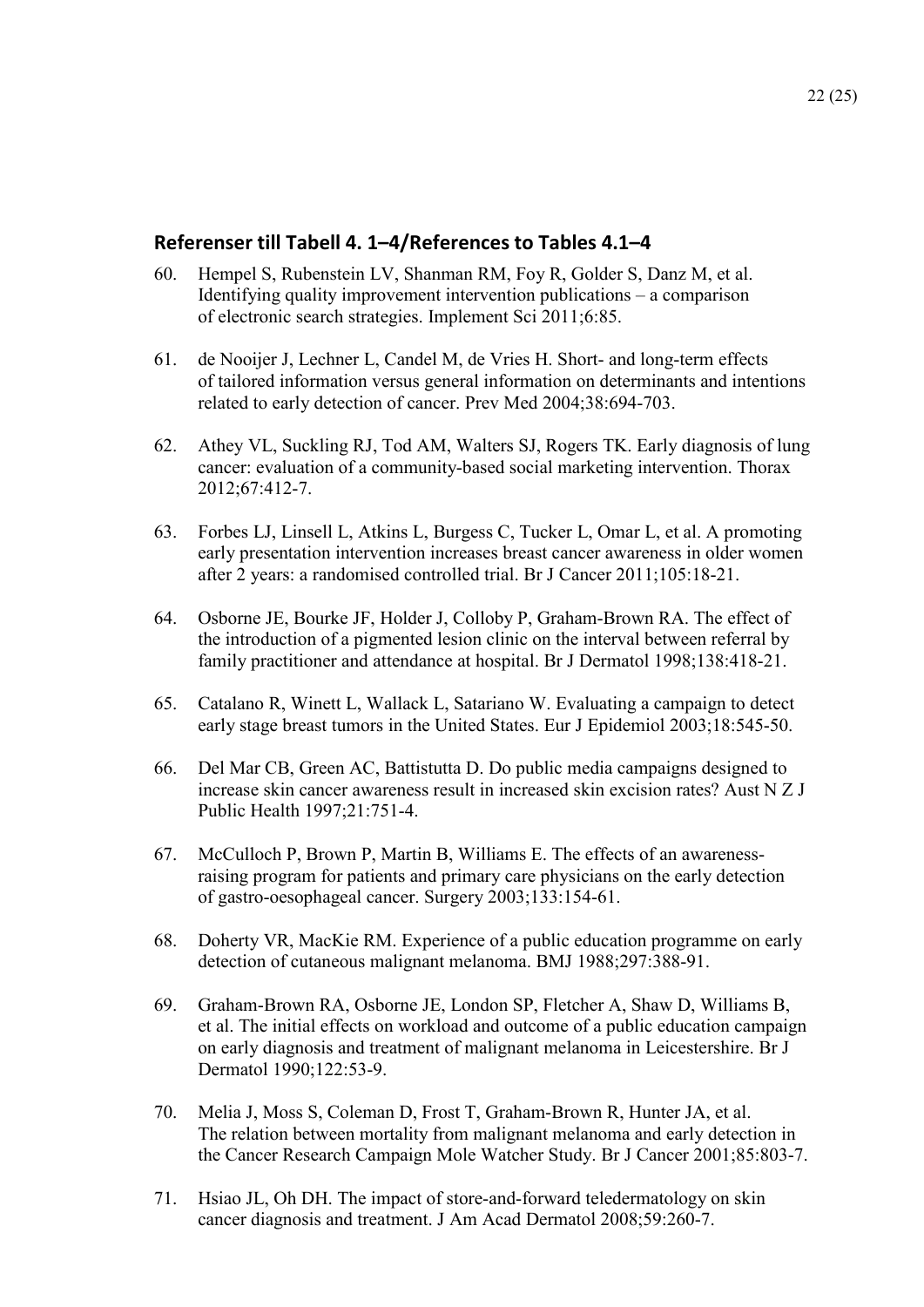- 72. Leggett P, Gilliland AEW, Cupples ME, McGlade K, Corbett R, Stevenson M, et al. A randomized controlled trial using instant photography to diagnose and manage dermatology referrals. Fam Pract 2004;21:54-6.
- 73. May C, Giles L, Gupta G. Prospective observational comparative study assessing the role of store and forward teledermatology triage in skin cancer. Clin Exp Dermatol 2008;33:736-9.
- 74. Whited JD, Hall RP, Foy ME, Marbrey LE, Grambow SC, Dudley TK, et al. Teledermatology's impact on time to intervention among referrals to a dermatology consult service. Telemed J E Health 2002;8:313-21.
- 75. Aasebo U, Strom HH, Postmyr M. The Lean method as a clinical pathway facilitator in patients with lung cancer. Clin Respir J 2012;6:169-74.
- 76. Currie AC, Evans J, Smith NJ, Brown G, Abulafi AM, Swift RI. The impact of the two-week wait referral pathway on rectal cancer survival. Colorectal Dis 2012;14:848-53.
- 77. Davies RJ, Ewings P, Welbourn R, Collins C, Kennedy R, Royle C. A prospective study to assess the implementation of a fast-track system to meet the two-week target for colorectal cancer in Somerset. Colorectal Dis 2002;4:28-30.
- 78. Lal A, Phillips S, Russell C, Woolhouse I. The novel use of fast track CT to select patients for lung cancer clinics: effect on clinic efficiency, waiting times, and patient satisfaction. Postgrad Med J 2011;87:264-8.
- 79. Lijkendijk M, Thind P. [Introduction of integrated cancer pathway shortens diagnostic delay in bladder cancer]. Ugeskr Laeger 2010;172:3330-2.
- 80. Lyhne NM, Christensen A, Alanin MC, Bruun MT, Jung TH, Bruhn MA, et al. Waiting times for diagnosis and treatment of head and neck cancer in Denmark in 2010 compared to 1992 and 2002. Eur J Cancer 2013;49:1627-33. Epub 2012 Dec 27.
- 81. Styring E, Billing V, Hartman L, Nilbert M, Seinen JM, Veurink N, et al. Simple guidelines for efficient referral of soft-tissue sarcomas: a population-based evaluation of adherence to guidelines and referral patterns. J Bone Joint Surg Am 2012;94:1291-6.
- 82. Tandon S, Machin D, Jones TM, Lancaster J, Roland NJ. How we do it: head and neck cancer waiting times. Clin Otolaryngol 2005;30:279-82.
- 83. Toustrup K, Lambertsen K, Birke-Sorensen H, Ulhoi B, Sorensen L, Grau C. Reduction in waiting time for diagnosis and treatment of head and neck cancer – a fast track study. Acta Oncol 2011;50:636-41.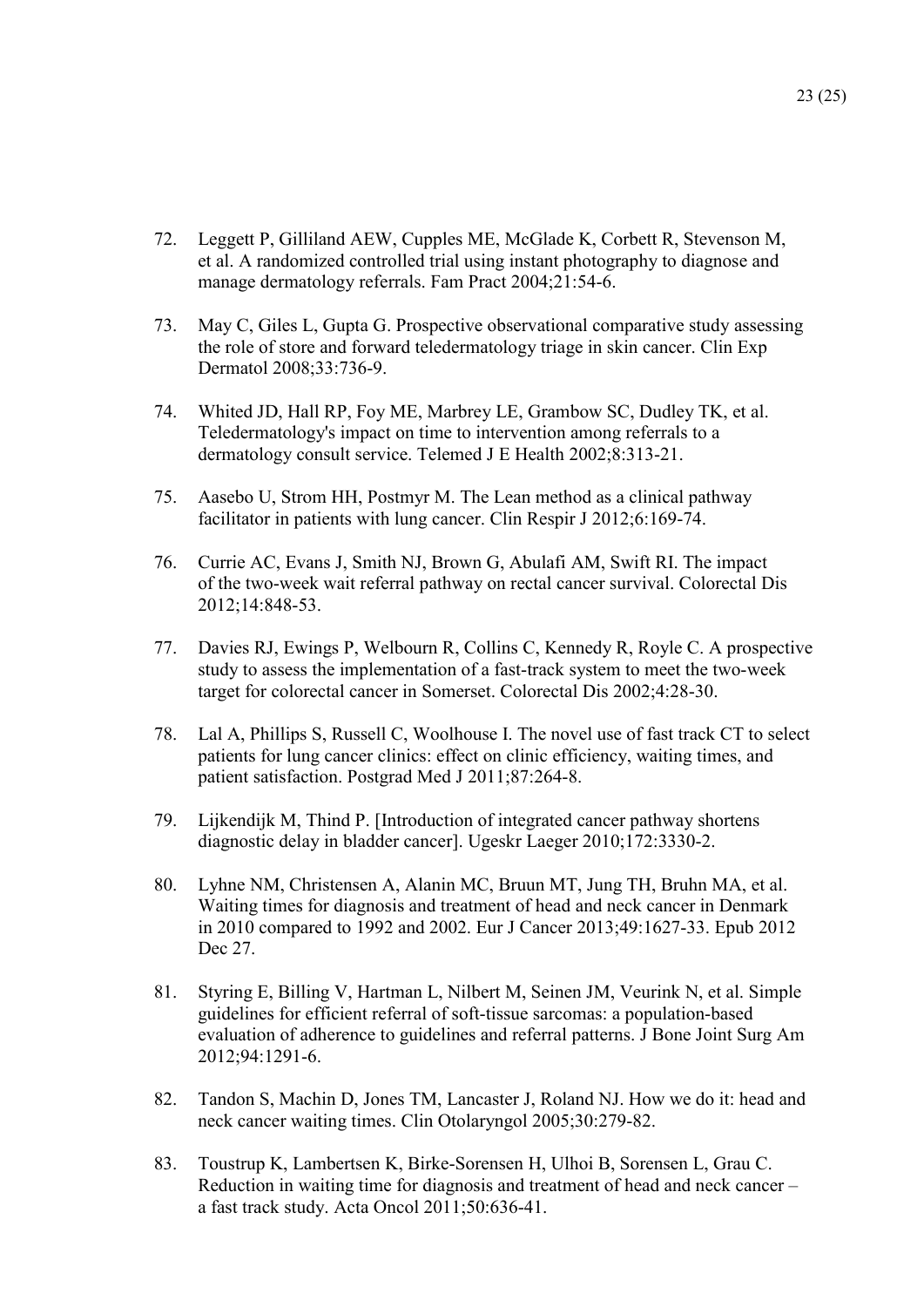- 84. Valentin-López B, Ferrandiz-santos J, Blasco-amaro JA, Morillas-sainz JD, Ruizlopez P. Assessment of a rapid referral pathway for suspected colorectal cancer in Madrid. Fam Pract 2012;29:182-8.
- 85. Cant PJ, Yu DS. Impact of the '2 week wait' directive for suspected cancer on service provision in a symptomatic breast clinic. Br J Surg 2000;87:1082-6.
- 86. Mant J, Nanduri V. Role of the 2-week urgent referral pathway in childhood cancer. Arch Dis Child 2012;97:233-5.
- 87. McKie C, Ahmad UA, Fellows S, Meikle D, Stafford FW, Thomson PJ, et al. The 2-week rule for suspected head and neck cancer in the United Kingdom: Referral patterns, diagnostic efficacy of the guidelines and compliance. Oral Oncol 2008;44:851-6.
- 88. Harcourt D, Rumsey N, Ambler N. Same-day diagnosis of symptomatic breast problems: Psychological impact and coping strategies. Psychology, Health and Medicine 1999;4:57-71.
- 89. Fletcher SW, O'Malley MS, Earp JL, Morgan TM, Lin S, Degnan D. How best to teach women breast self-examination. A randomized controlled trial. Ann Intern Med 1990;112:772-9.
- 90. Strickland CJ, Feigl P, Upchurch C, King DK, Pierce HI, Grevstad PK, et al. Improving breast self-examination compliance: A Southwest Oncology Group randomized trial of three interventions. Preventive Medicine 1997;26:320-32.
- 91. von Georgi R, Thele F, Hackethal A, Munstedt K. Can an instruction video or palpation aid improve the effectiveness of breast self-examination in detecting tumors? An experimental study. Breast Cancer Res Treat 2006;97:167-72.
- 92. Weinstock MA, Risica PM, Martin RA, Rakowski W, Dube C, Berwick M, et al. Melanoma early detection with thorough skin self-examination: the "Check It Out" randomized trial. Am J Prev Med 2007;32:517-24.
- 93. Harvey BJ, Miller AB, Baines CJ, Corey PN. Effect of breast self-examination techniques on the risk of death from breast cancer. CMAJ 1997;157:1205-12.
- 94. Semiglazov VF, Manikhas AG, Moiseenko VM, Protsenko SA, Kharikova RS, Seleznev IK, et al. [Results of a prospective randomized investigation [Russia (St.Petersburg)/WHO] to evaluate the significance of self-examination for the early detection of breast cancer]. Vopr Onkol 2003;49:434-41.
- 95. Semiglazov VF, Moiseyenko VM, Manikhas AG, Protsenko SA, Kharikova RS, Ivanov VG, et al. Role of breast self-examination in early detection of breast cancer: Russia/WHO prospective randomized trial in St.Petersburg. Cancer Strategy 1999:145-51.